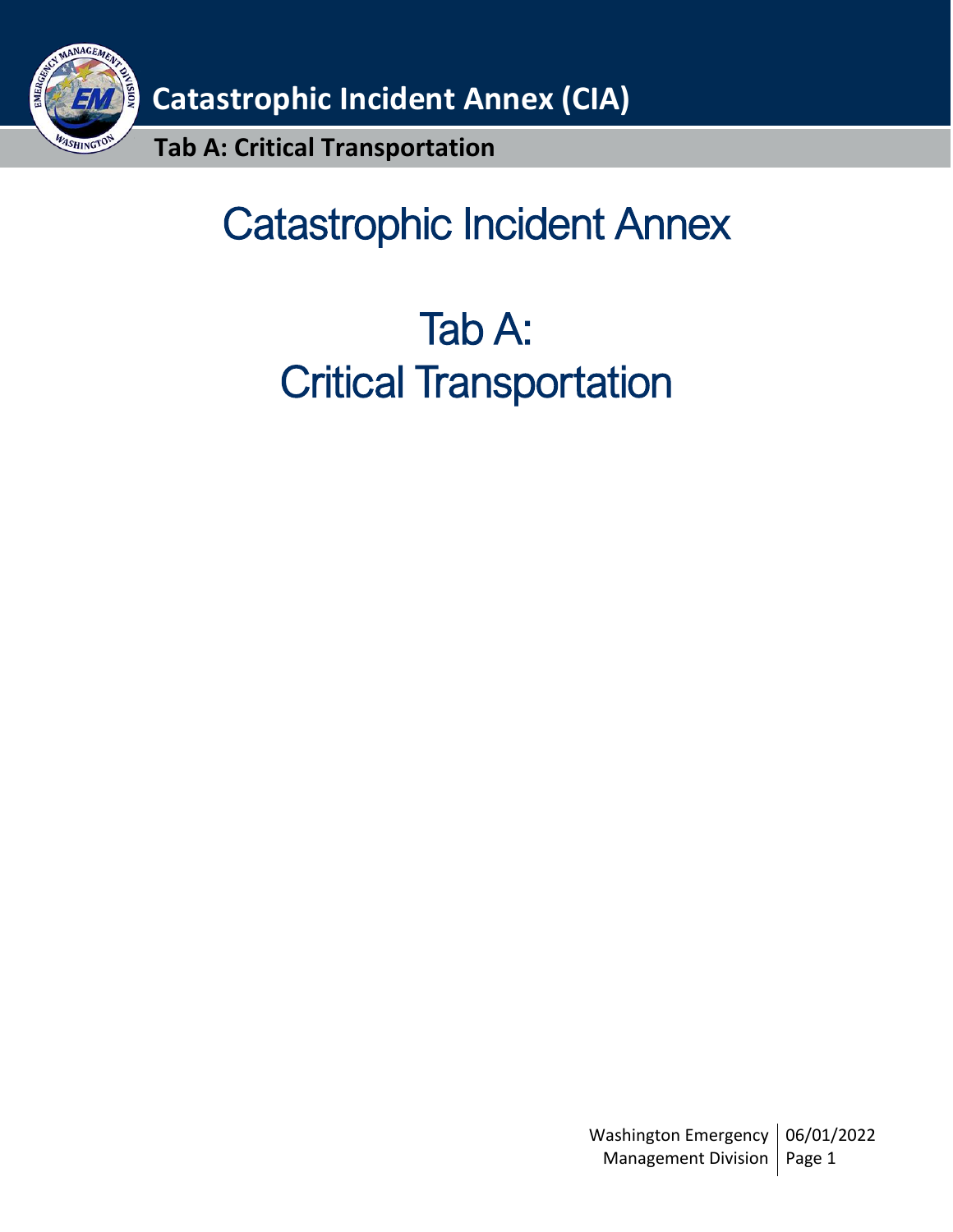

### **Tab A: Critical Transportation**

### **Table of Contents**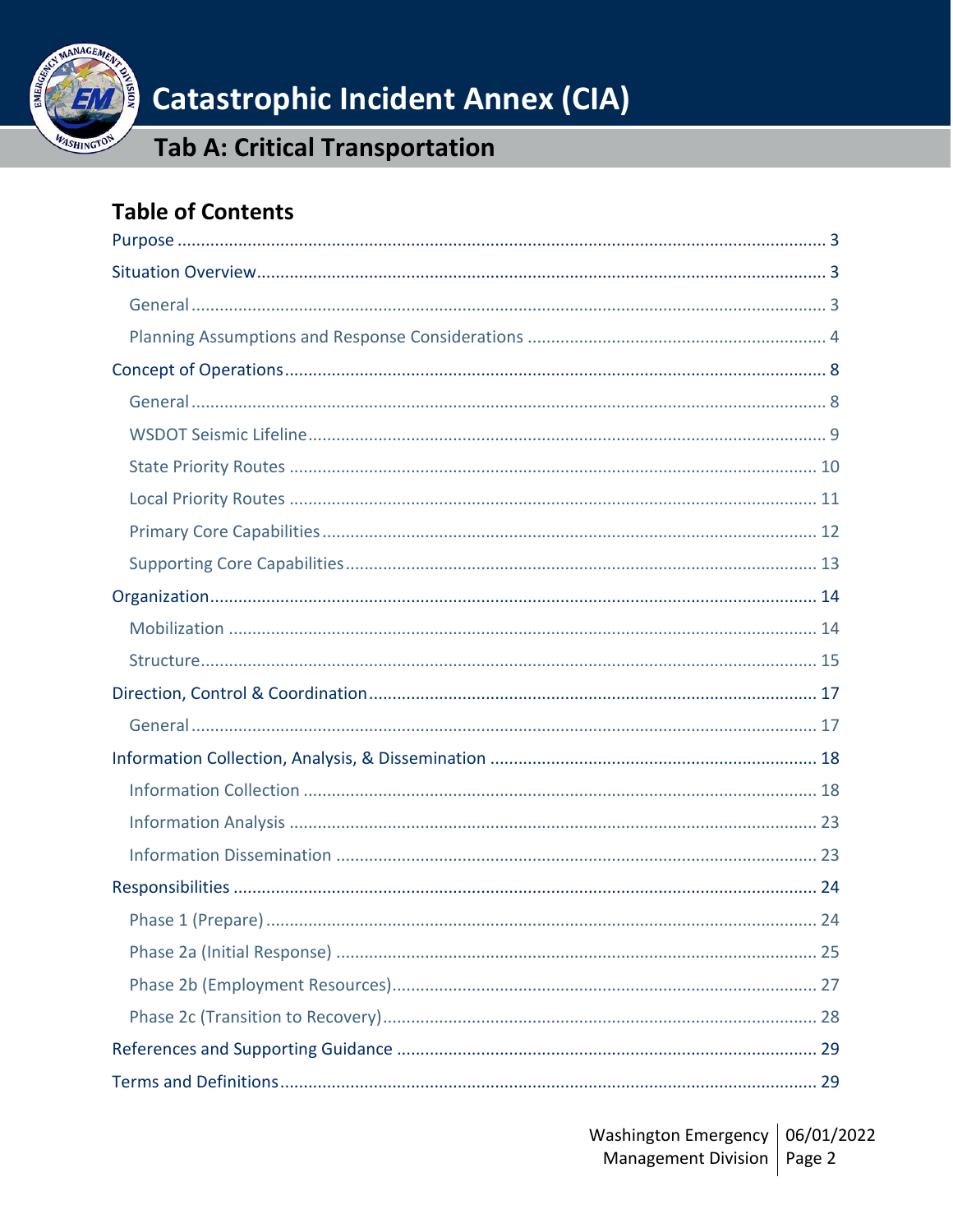

**Tab A: Critical Transportation**

### <span id="page-2-0"></span>**Purpose**

This tab is intended to provide detailed information on the Critical Transportation core capability and reflects the catastrophic planning that has taken place across the state for its associated Critical Tasks. Critical Transportation response considerations addressed in this Tab include: Highway/Roadway, Bridges, Rail, Maritime, and Aviation.

#### **Strategic Goals**

#### *Life Safety*

#### **Priority Routes**

- 1. Identify the routes critical for response including routes to hospitals, emergency services, mass care shelters, CPODs, staging area, and points of entry including connections to adjacent communities, the states "Seismic Lifeline Routes" and air and water ports.
- 2. Coordinate the deployment of resources that can assist local jurisdictions with assessment and inspection of transportation infrastructure needed for response operations.
- 3. Coordinate debris clearance from priority routes needed for response operations.

#### *Incident Stabilization*

#### **Situational Awareness**

- 1. Assess the condition of the transportation network starting with priority routes and situational requirements.
- 2. Determine resource shortfalls.
- 3. Determine effects to the Community Lifelines due to impacted transportation infrastructure.

#### **Temporary Repair**

Remove debris and make necessary emergency repairs to reestablish at least one lane of traffic on state priority routes and establish bypass routes where necessary.

### <span id="page-2-1"></span>**Situation Overview**

### <span id="page-2-2"></span>**General**

A catastrophic incident will place a tremendous strain on an infrastructure system that is susceptible to natural and technological hazards. Many jurisdictions across the state may find themselves cut off from accessing both interior transportation systems within their own jurisdictions and exterior transportation systems which connect to their larger transportation networks and enable the movement of resources into impacted areas. There are a number of

> Washington Emergency | 06/01/2022 Management Division | Page 3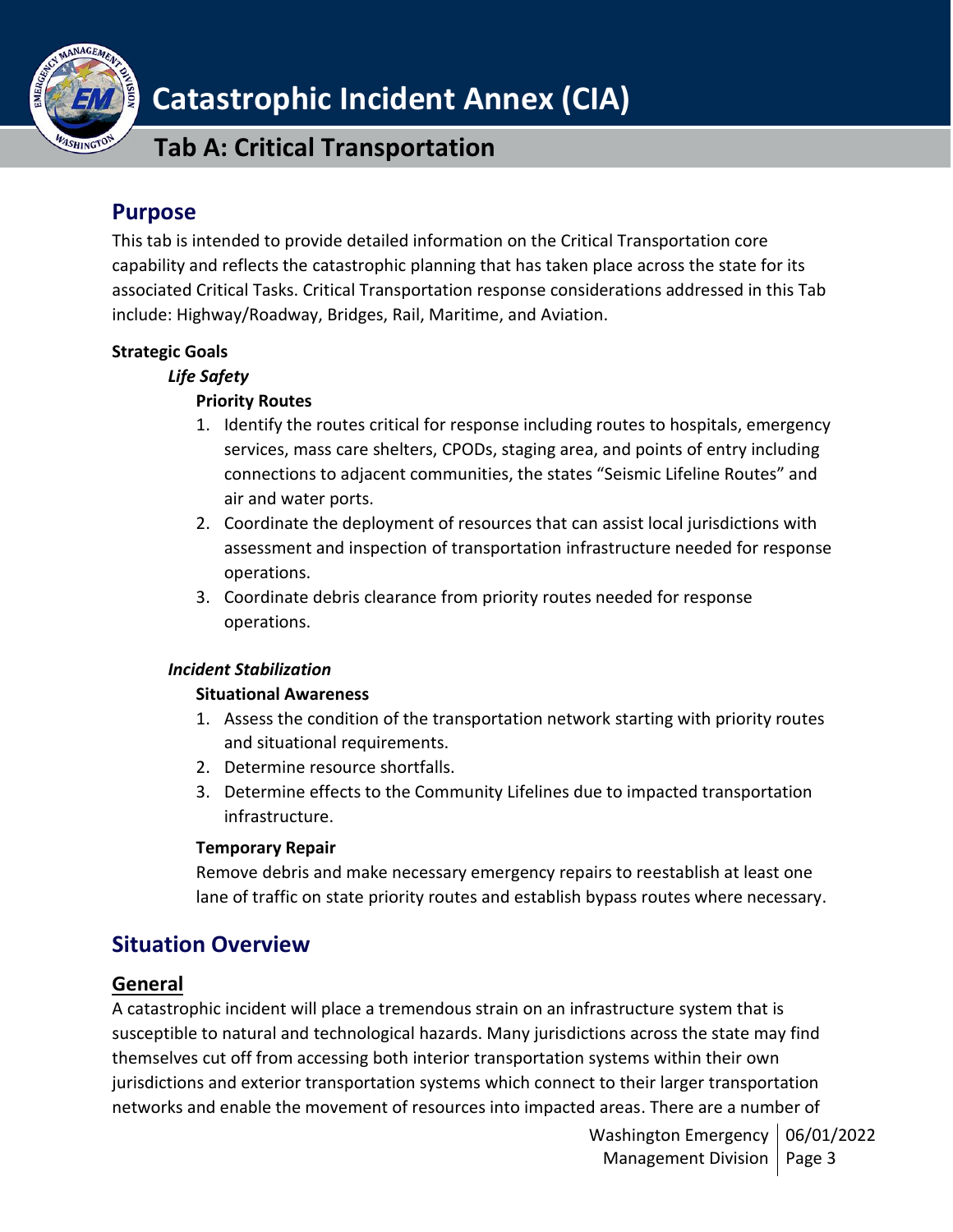

### **Tab A: Critical Transportation**

jurisdictions that have few to no alternative connections to the state transportation system and will be cut off from the ability to move and receive resources following an incident that strains state resources over many areas and overwhelms local capabilities.

Some incident impacts may not exceed the capacity of state and local resources but will require a significant amount of time for response efforts to make progress (e.g., landslides, flooding, etc.). Other incidents may require specialized resources that are either not available in significant quantities (temporary bridges) or require a systematic approach to conduct initial response (repairing one bridge to access another).

There will be an immediate need to prioritize, conserve and deconflict resource requests across the state to both meet the immediate needs of life safety and sustainment operations taking place. State, local, and Tribal resources will need to prioritize their transportation infrastructure assessment, inspection, repair, and restoration activities in relation to their immediately available resources to enable access along priority routes which connect to emergency services, critical infrastructure, mass care sites, logistical sites, and key access points in and out of jurisdictions.

### <span id="page-3-0"></span>**Planning Assumptions and Response Considerations**

**General** 

- Assessments are required for all transportation infrastructure in affected areas.
- The extent of damage and debris limit access to conduct assessments and repair.
- The number of significantly damaged and blocked roads, railways, airports, and seaports may overwhelm the limited number of personnel<sup>1</sup> available to conduct assessments and inspections.
- Fuel requirements for assessment and repair crews may exceed local capabilities.
- Local capabilities are likely inadequate to repair transportation infrastructure. Any resources brought in to assist restoration operations will need to be self-sufficient.
- Significant repairs and replacements to transportation infrastructure will take weeks, months, and years rather than days.
- Port, Airport, and Rail operations do not have the equipment or personnel to run 24 hour a day operations needed to support the response.
- For most catastrophic incidents, transportation impacts and limitations may delay situational assessment and early attempts to move resources.
- Assessment resources for transportation infrastructure will be insufficient, requiring prioritization of this resource type.

 $1$  Bridge inspectors and the specialized equipment necessary to conduct bridge inspections will be one of the most finite and in-demand resources during the early operational periods post-incident.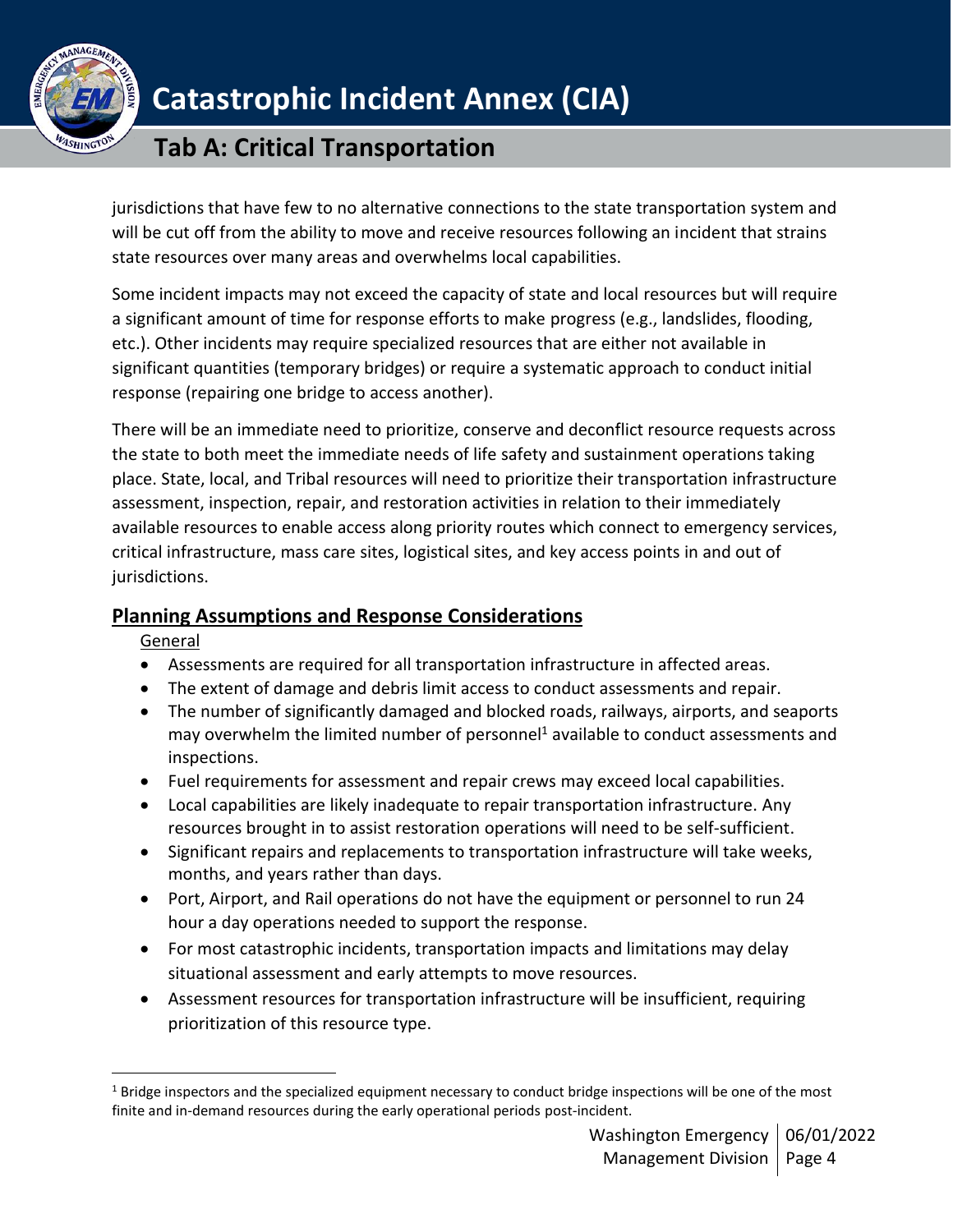

### **Tab A: Critical Transportation**

- Repairs to infrastructure may require that one location be repaired first to access further locations.
- Repair times may not accurately reflect the situation when there are many segments in need of repair.

#### Airports

- Airports that can be used to move and deliver resources are limited to those that can accommodate larger aircraft, sustain limited damage, have useable and repairable connections to the ground transportation systems, and have the capacity for multiple large aircraft to be on the ground at one time. $2$
- Airport functionality is dependent on the ability to provide necessary support and wraparound services (e.g., power, water, sanitation, fuel, and communications).
- Helicopters may be needed to meet the transportation needs of isolated communities where landing areas are too small for fixed-wing aircraft. Compared to fixed-wing aircraft, helicopters carry fewer supplies, are slower, and have a shorter range.
- Small airports may be able to support helicopter operations.
- Commodities may pile up at airport landing zones if shortages in supply movement capabilities occur.

### Maritime<sup>3</sup>

- Seaports are at risk to sustain major or complete damage.
- Ferries are critical links between the east side of Puget Sound, to the Kitsap and Olympic Peninsulas, and the San Juan Islands.
- Ferries are the primary means for vehicles (both commercial and personal) to travel between the mainland and several islands within the Puget Sound and Salish Sea (e.g., Vashon Island, the San Juan Islands, Anderson Island, etc.).
- Maritime resource movement may be unavailable to many locations due to damage to ports, debris in the water, and changes to underwater topography.
- Processes for re-establishing maritime routes will be entirely dependent on the state of the waterway and ports; and the specialized resources needed to make it navigable.

### Roadways

• Potential impacts to transportation infrastructure are heightened along the coast, in the coastal mountains, and along the Interstate 5 (I-5) corridor due to ground shaking (liquefaction), and all types of slides.

 $<sup>2</sup>$  Although the qualification listed in this statement are the most desirable, there may instances of using other</sup> airfields if options are limited and life safety and sustainment is at risk.

<sup>&</sup>lt;sup>3</sup> Maritime infrastructure includes seaports, riverports, and marinas.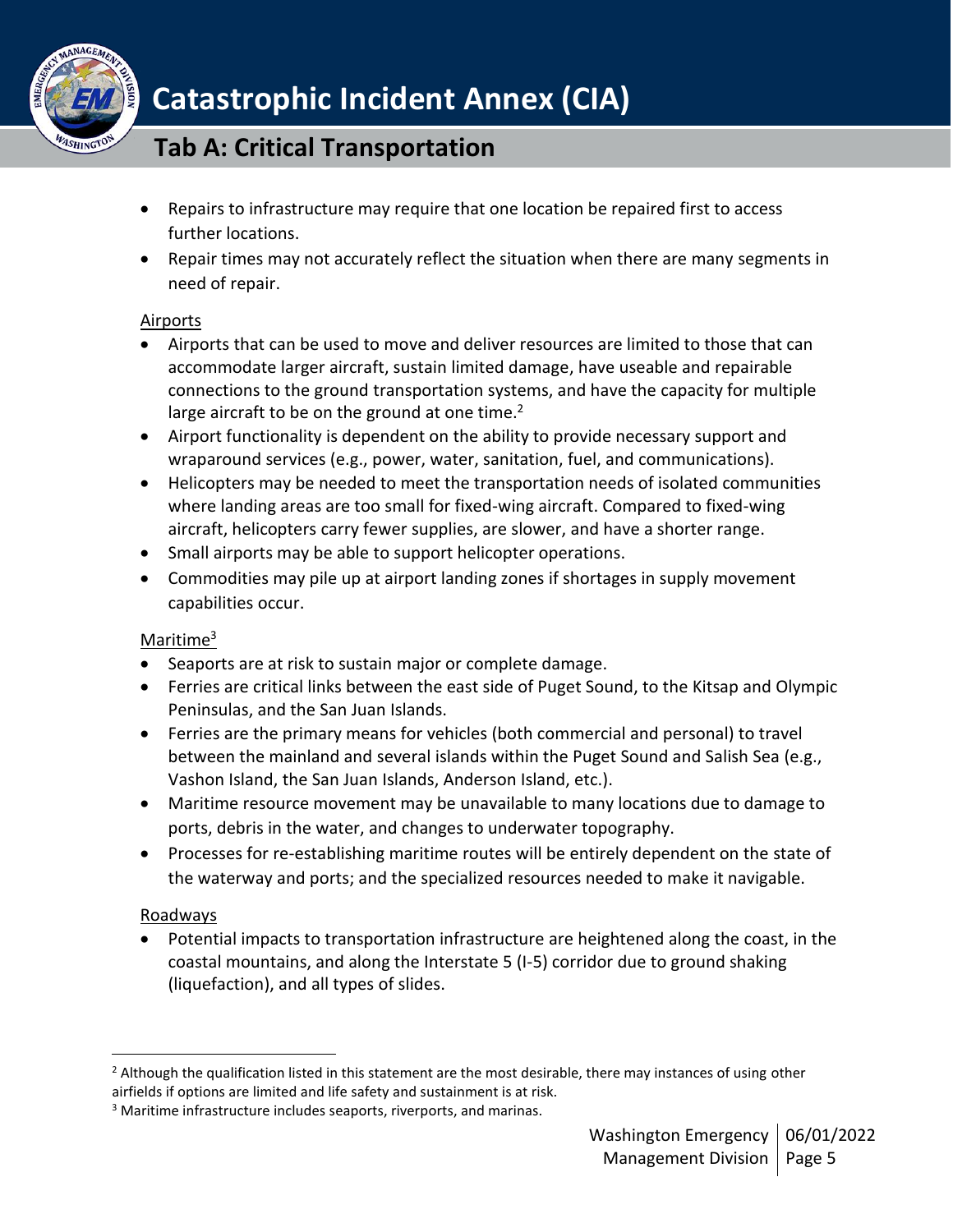

### **Tab A: Critical Transportation**

- States have the authority to grant size and weight waivers for state roads only. A vehicle traveling through multiple states needs waivers from each state.
	- o Congress has the authority to grant size and weight waivers for federal roads/interstates and does not delegate this authority.
	- o The Federal Motor Carrier Safety Administration can issue hours-of-service waivers for commercial vehicles directly involved in disaster response operations.
- If many road segments and bridges sustain damage, the potential for viable alternate routes exists, enabling some degree of movement, but with longer travel times and more congestion.
- Fires and hazardous-material releases can constrain movement.
- Some road systems may be impassable due to damage or secondary effects (e.g., landslides, liquefaction, subsidence, hazardous materials, flooding, etc.)
- Some bridges may require specialized resources to repair which are unavailable during the early stages of incident response.
- Priority Routes designations for assessment may not necessarily share the same priority for repair to account for actual damage states, conditions, and response objectives.

Rail

- If key rail bridges in Seattle, Tacoma, Vancouver, and Portland sustain significant damage, then rail transportation is not possible along the I-5 corridor or spurs to the west.
- The majority of rail facilities in (train stations, dispatch facilities, and fuel facilities) are along the I-5 corridor and are on liquefiable soils.
- Rail lines coming from the east may be significantly impacted by landslides.
- Rail operators may not be forthcoming with repair times due to perceived impacts to their competitive advantage.
- Due to the proprietary and competitive nature of the rail line business, information on repair times and impacts may be unavailable to most response personnel.
	- $\circ$  Coordination with CISA and rail operators may be necessary in to share sensitive information.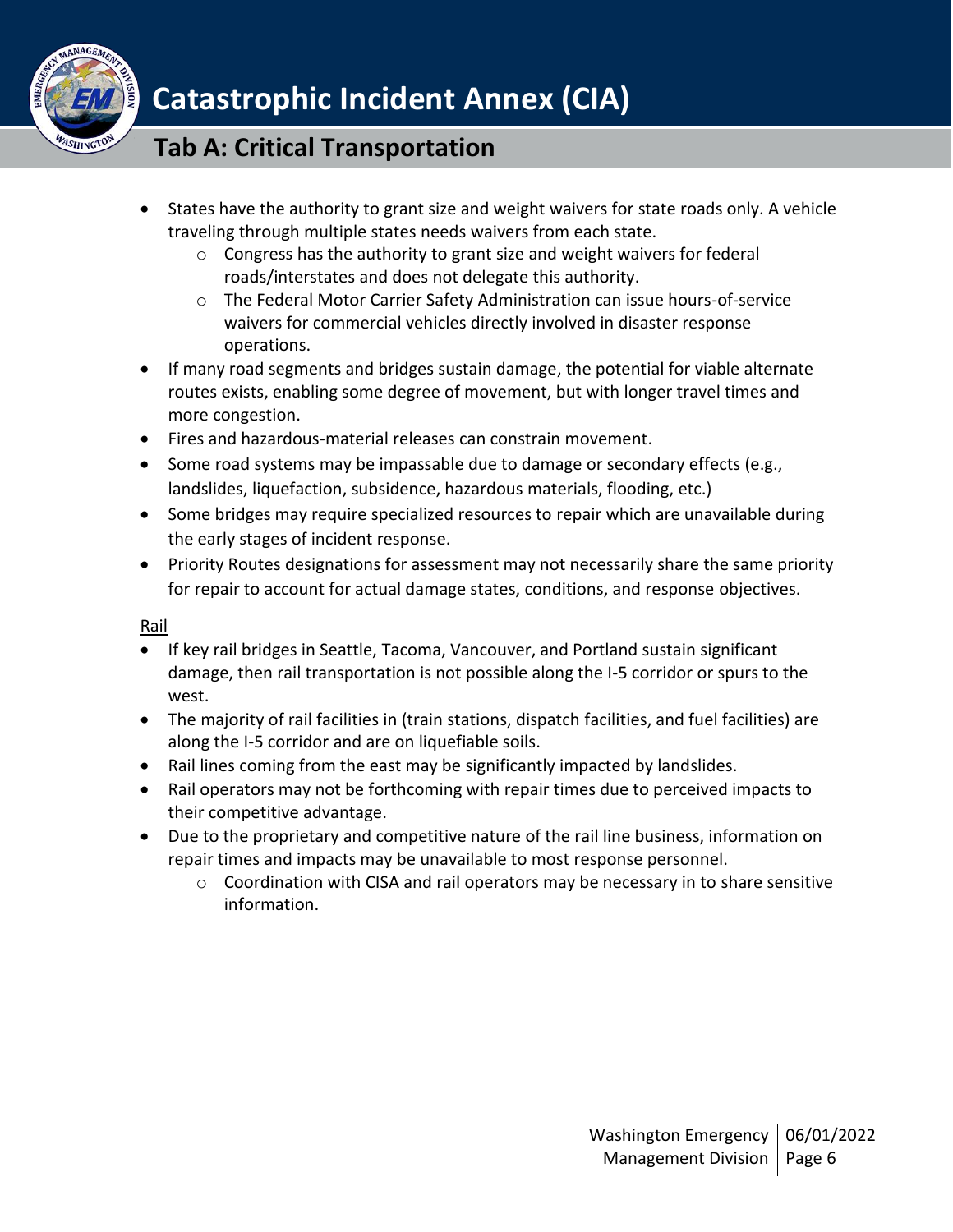

### **Tab A: Critical Transportation**

### **Capability Targets***<sup>4</sup>*

#### *Evacuation:*

**SHINGT** 

• *Within (#) (time) notice of an incident, complete the evacuation of (#) people requiring evacuation, including (#) people with access and functional needs (requiring evacuation).* 

### *Debris Removal and Establishing Access:*

• *Within (#) (time) of an incident, clear (#) miles of road affected, to enable access for emergency responders, including private and non-profit.*

### **Non-Standardized Targets**

### *Route Assessment*

- *Within (#) (time) of an incident, assess and report the status of damage to the transportation system and critical infrastructure that may need physical access.*
- *Within (#) (time) of an incident assess and report on the damages sustained to priority routes*
	- o *Within (time) of an incident implement a coordinated review and approval of the sequence of priority routes to repair and restore to enable access.*
	- o *Within (#) (time) of an incident assess and report on the ongoing recovery efforts and alternatives planned or implemented by others to restore the priority routes.*
- *Within (#) (time) of an incident, identify temporary alternative transportation solutions to be implemented when primary systems or routes are unavailable or overwhelmed.*
- *Within (#) (time) of an incident, coordinate regulatory waivers and exemptions to allow safe and effective continuation of response*
- *Within (#) (time) of an incident, work with ESF 15 to maintain notification systems to support emergency/disaster response including evacuation orders, bridge and road closures, suspension of State construction or maintenance operations, contra-flow and the suspension of State tolls, as appropriate.*

### *Route Clearance*

• *Within (#) (time) of an incident, prioritize the routes to be repaired/restored/cleared, and made transversable for incident response resources to gain access to demand points or critical infrastructure.* 

<sup>4</sup> The Capability Targets outlined within this section are FEMA's standardized targets. While certain activities listed within these sections may not apply to the actions and activities addressed within this plan, they are presented here to maintain a consistent connection with the Stakeholder Preparedness Review (SPR) and federal planning. For modified versions more applicable to catastrophic planning, refer to the Non-Standardized Targets below.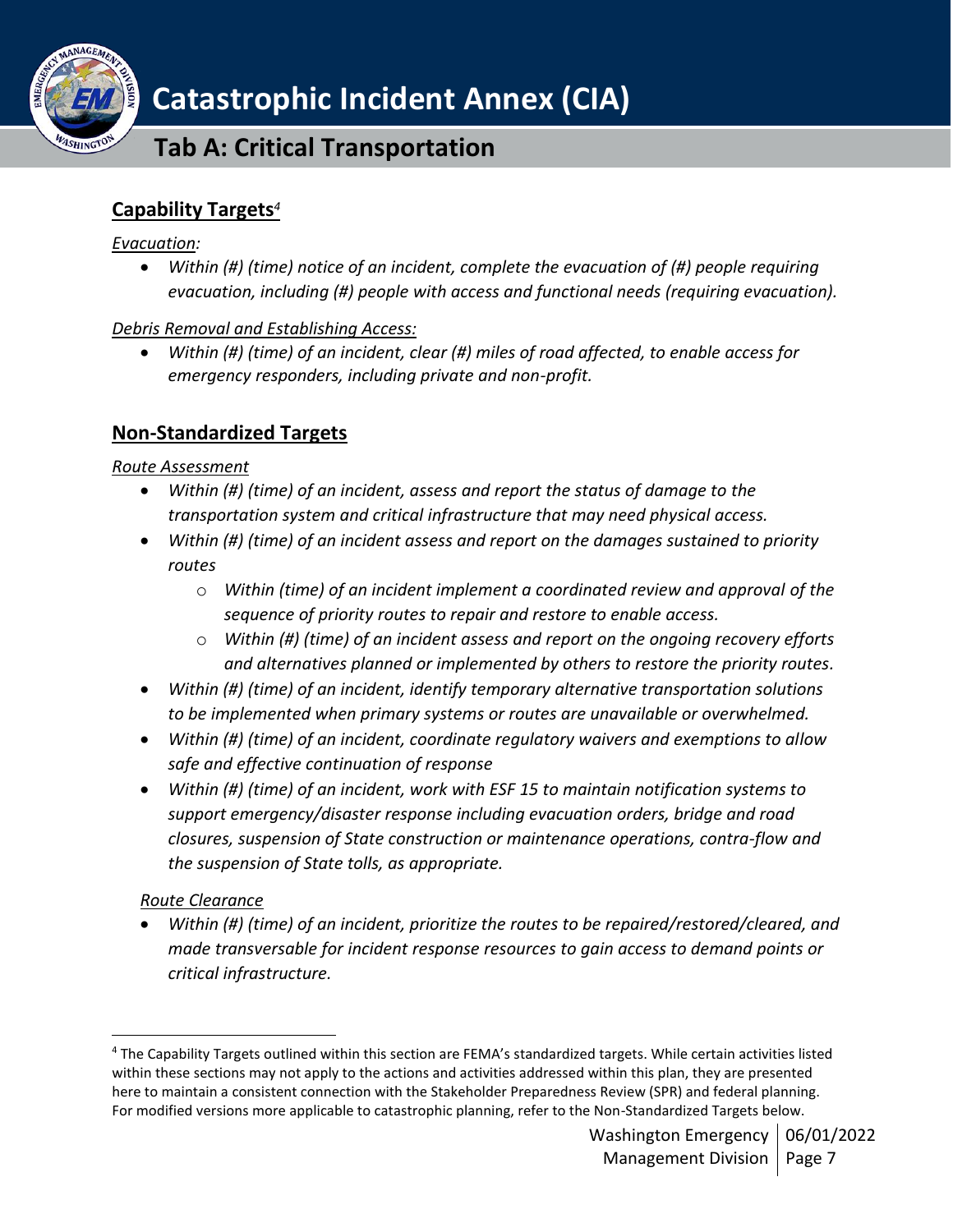

### **Tab A: Critical Transportation**

- *Within (#) (time) of an incident, position equipment and resources for the response and recovery debris clearance and removal operations.*
- *Within (#) (time) of an incident, perform initial debris clearance activities to eliminate life and safety threats, facilitate search and rescue efforts, allow access to critical facilities, and to prevent tertiary effects (such as to prevent flooding).*

#### *Emergency Repairs*

- *Within (#) (time) of an incident, assign minimum and maximum restoration times to closed road segments and prioritize restoration based on operational priorities of life safety and life sustainment.*
- *Within (#) (time) of an incident, work with ESF 15 to distribute information and educate the population on the debris management operations and develop a process for answering the public's questions concerning debris removal.*

### <span id="page-7-0"></span>**Concept of Operations<sup>5</sup>**

### <span id="page-7-1"></span>**General**

Incidents which cause widespread and significant damage to the transportation system will necessitate the prioritization of both local and state routes to facilitate a timely response with limited resources in a time sensitive environment. Response operations conducted by the state should utilize the Priority Routes that have been established during pre-incident planning to both gain situational awareness of local impacts but to also prioritize the assessment and repair of routes that enable access to impacted jurisdictions. When state or other outside resources are able to divert activities away from state infrastructure, they will begin to assist local jurisdictions in temporary repairs and other actions that aid in the reconnection of routes that allow the movement of resources and services into and out of the impacted areas.

<sup>&</sup>lt;sup>5</sup> The Figures displayed within this section (WSDOT Seismic Lifeline, WSDOT Priority Routes, and Local Priority Routes are available for use in GIS.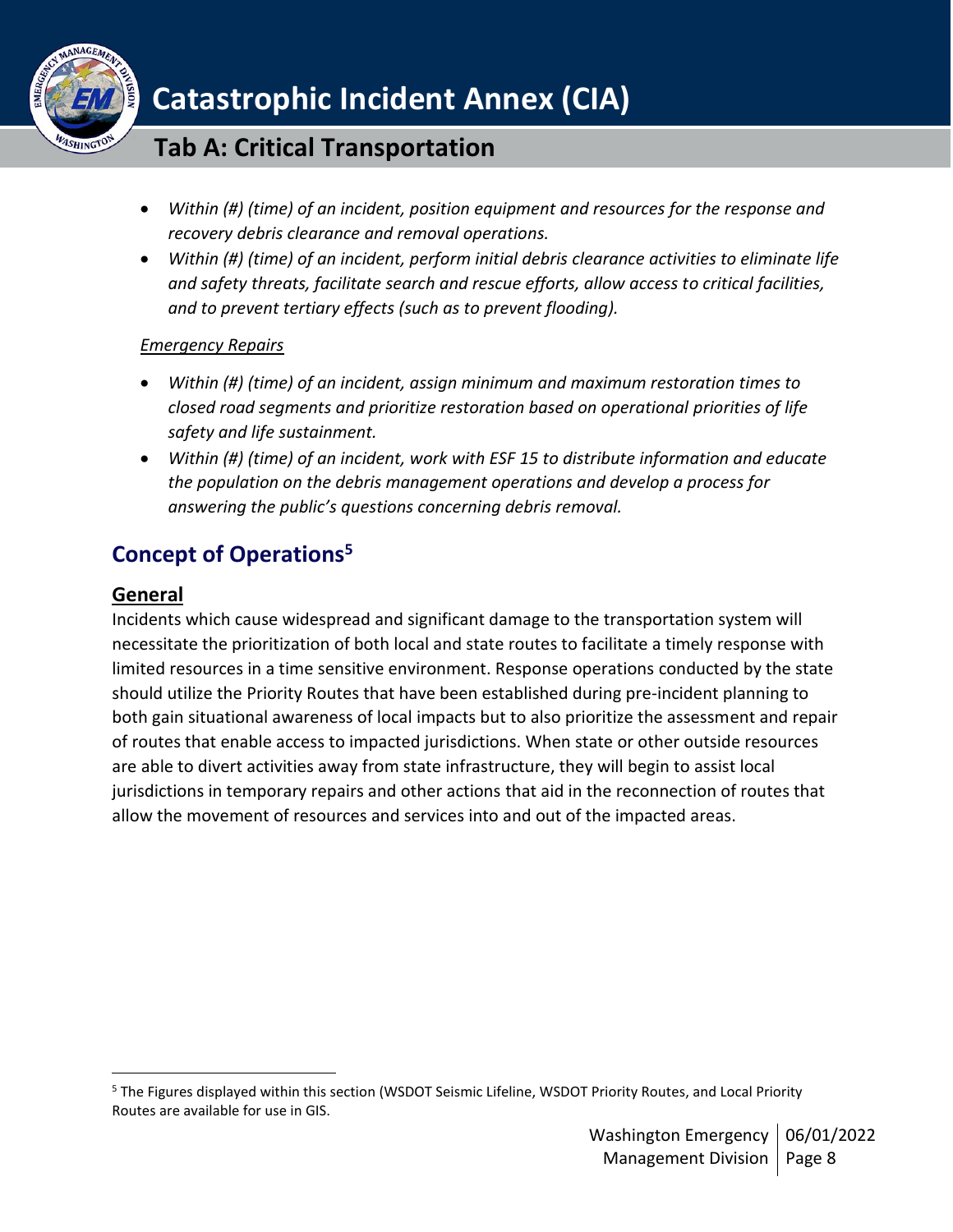

### **Tab A: Critical Transportation**

### <span id="page-8-0"></span>**WSDOT Seismic Lifeline**

These routes are either currently or in the progress of being retrofitted for improved earthquake survivability. This should not imply that they will be functional or undamaged, but that they have the most likelihood of withstanding an earthquake (not collapse).

The WSDOT Seismic Lifeline runs north to south along the I-5/I-405 corridor from Paine Field (Snohomish County) to Joint Base Lewis McChord (Pierce County). It runs west to east along the I-90 corridor from Bellevue (King County) to Grant County International Airport in Moses Lake.

Paine Field is designated as a State Staging Area (SSA) for state logistics and an Aerial Point of Debarkation (APOD) for federal resources. Grant County International Airport is designated as a State Staging Area for state logistics and an Incident Support Base (ISB) for federal response. Joint Base Lewis McChord is designated as a Federal Staging Area (FSA).



*Figure 1 - WSDOT Seismic Lifeline*

| <b>Logistics Connection</b>               | <b>State</b> | Federal    |
|-------------------------------------------|--------------|------------|
| Paine Field                               | <b>SSA</b>   | APOD       |
| <b>Grant County International Airport</b> | <b>SSA</b>   | ISB.       |
| Joint Base Lewis McChord                  | N/A          | <b>FSA</b> |

*Table 1 - WSDOT Lifeline Connection to Logistics and Supply Chain Management*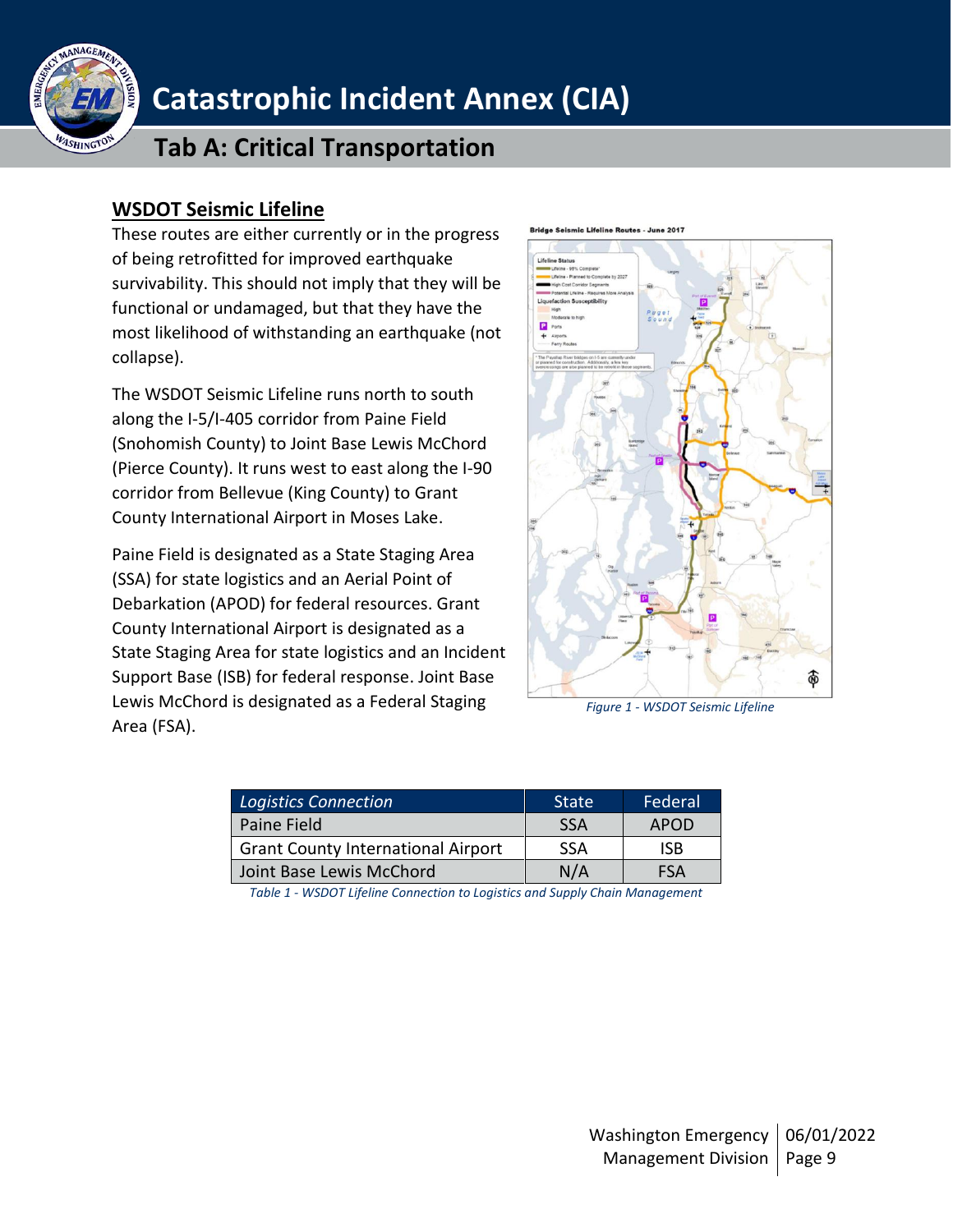

### **Tab A: Critical Transportation**

### <span id="page-9-0"></span>**State Priority Routes**

All state routes have been assigned an assessment priority by WSDOT which aligns with their current methodology in responding to other incident types. These routes are divided into 5 categories based on their level of use: (1-Red) Immediate, (2-Orange) Urgent, (3- Yellow) High, (4-Green) Medium, and (5-Blue) Low. *Note: Routes labeled as non-priority (Purple), should be disregarded for the purposes of this plan.*



 *Figure 2 - WSDOT Priority Route Overlay*



*Figure 3 - WSDOT Regions*

as the relate to these regions and operations that cross these boundaries will require the inclusion of multiple regional leads.

### **WSDOT Regional Operations**

WSDOT divides the state into 6 regions: Olympic, Northwest, North Central, Eastern, South Central, and Southwest. These regions do not necessarily conform to either political boundaries or the Homeland Security Regions. Additional coordination will be required through the SEOC to maintain coordination and situational awareness on the deployment of resources or response objectives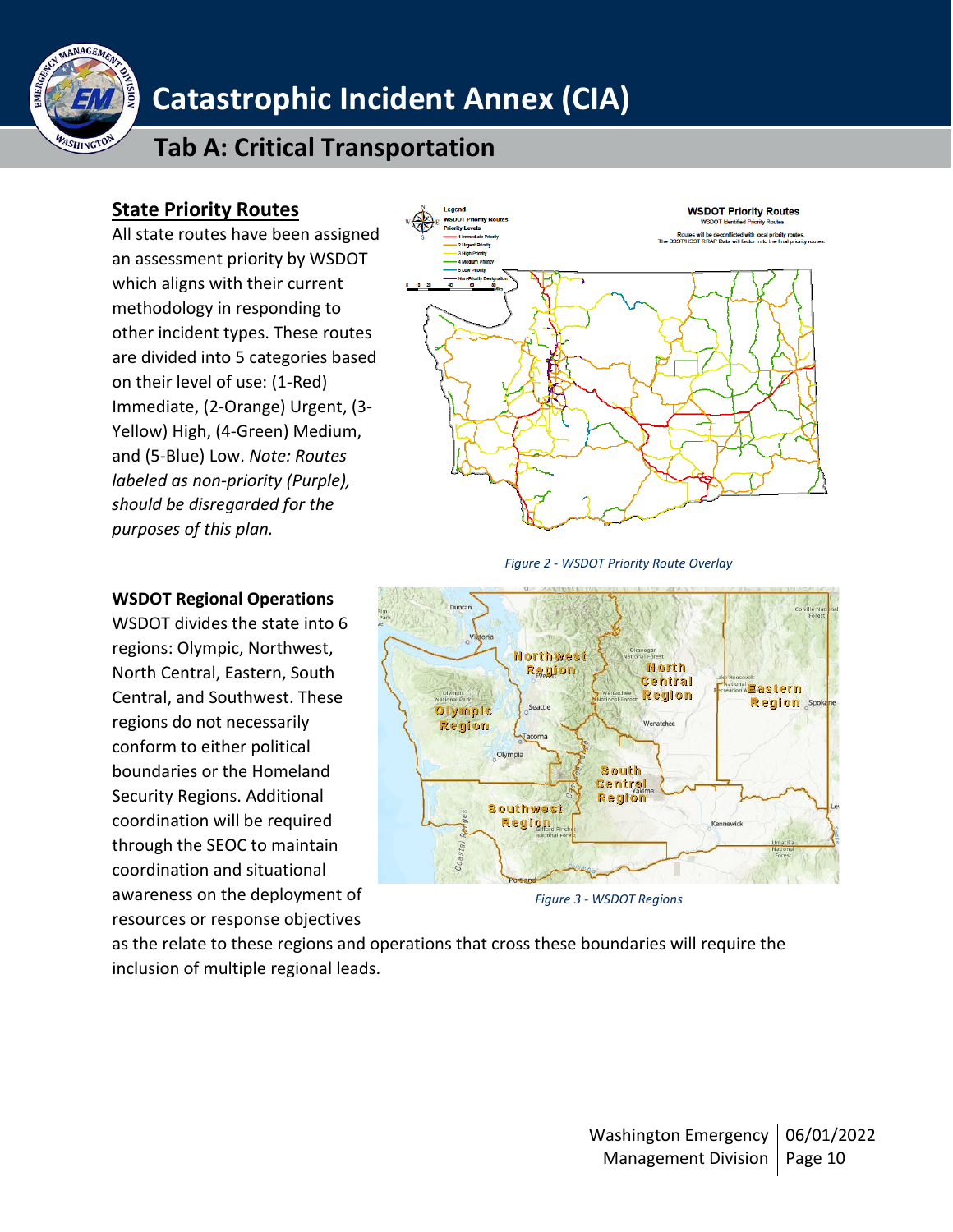

### **Tab A: Critical Transportation**

### <span id="page-10-0"></span>**Local Priority Routes<sup>6</sup>**

Local Priority Routes are those roadways which are essential for a local response to occur within a jurisdiction. These routes are intended to:

- Enable access from the state transportation system.
- Connect with local staging areas, mass care locations, medical services, and specific critical infrastructure.
- Bypass the state transportation system at points to offer additional areas of connection and access.



#### *Figure 4 - Local Priority Routes*

<sup>6</sup> Local Priority Route Identification, Deconfliction, and Verification planning efforts is an ongoing effort across the state. Routes displayed within Figure 4 display finalized and verified routes (red) and those still involved in the planning process (purple).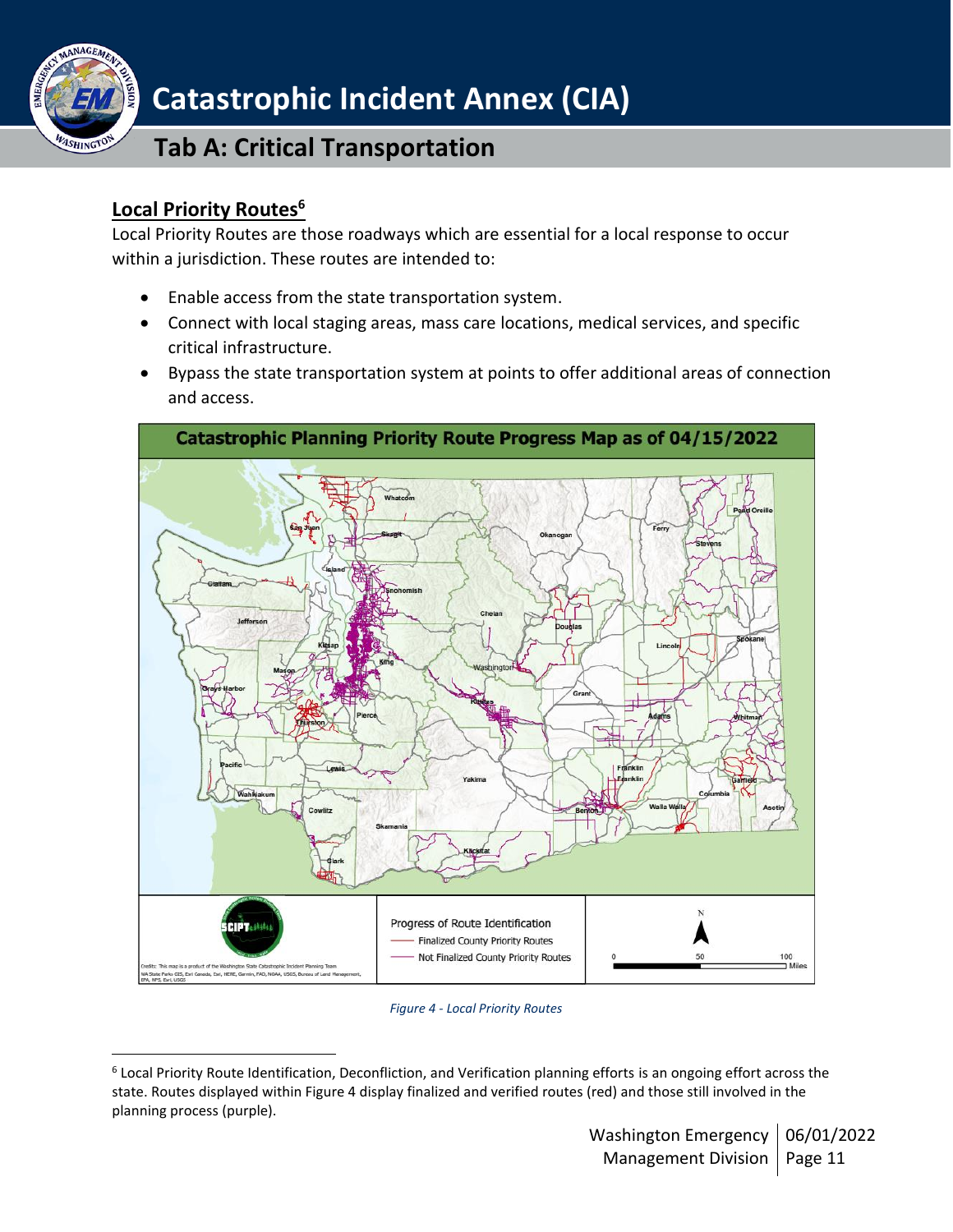



### **Local Municipality Owned Road Maintenance Facilities**

- A Municipality Owned Road Maintenance Public Works
- WSDOT Priority Routes

*Figure 5 - Local Public Work Facilities and State Priority Routes*

### <span id="page-11-0"></span>**Primary Core Capabilities**

#### **Critical Transportation**

#### *Objective:*

Provide transportation (including infrastructure access and accessible transportation services) for response priority objectives, including the evacuation of people and animals, and the delivery of vital response personnel, equipment, and services to the affected area.

### *Critical Tasks:*

- 1. Establish physical access through appropriate transportation corridors and deliver required resources to save lives and to meet the needs of disaster survivors.
- 2. Ensure basic human needs are met, stabilize the incident, transition into recovery for an affected area, and restore basic services and community functionality.
- 3. Clear debris from any route type (i.e., road, rail, airfield, port facility, waterway) to facilitate response operations.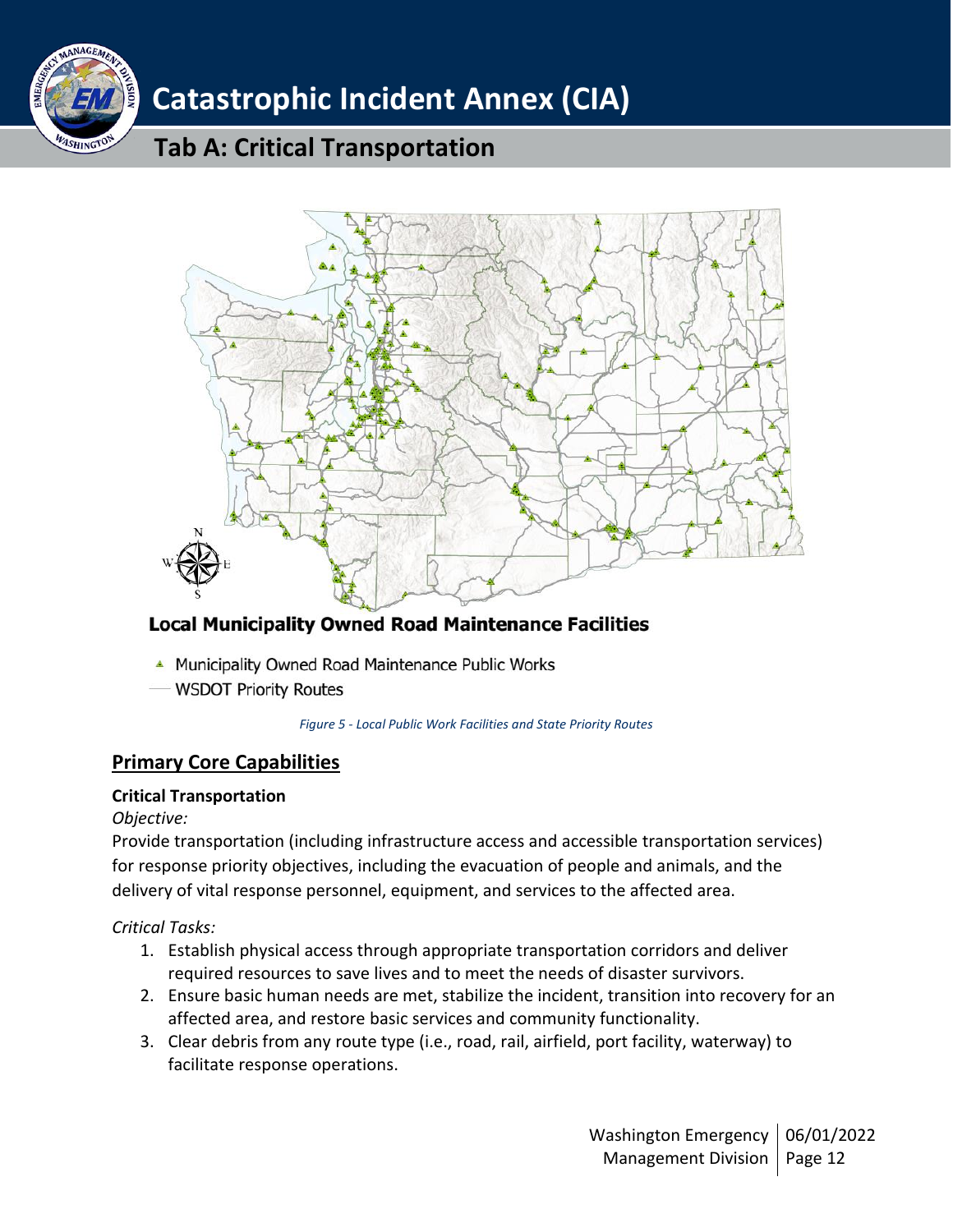

**Tab A: Critical Transportation**

### <span id="page-12-0"></span>**Supporting Core Capabilities**

#### **Operational Coordination**

#### *Objective:*

The National Preparedness Goal defines operational coordination as the ability to establish and maintain a unified and coordinated operational structure and process that appropriately integrates all critical stakeholders and supports the execution of core capabilities.

### *Critical Tasks:*

- 1. Mobilize all critical resources and establish command, control, and coordination structures within the affected community, which may no longer be defined by established jurisdictional boundaries as needed throughout the duration of an incident.
- 2. Enhance and maintain command, control, and coordination structures (C3), consistent with the National Incident Management System (NIMS), to meet basic human needs, stabilize the incident, and facilitate the integration of restoration and recovery activities.

#### **Operational Communication**

### *Objective:*

Ensure the capacity for timely communications in support of security, situational awareness, and operations by any and all means available, among and between affected communities in the impact area and all response forces.

### *Critical Tasks:*

- 1. Ensure the capacity to communicate with both the emergency response community and the affected populations and establish interoperable voice and data communications between the Federal, tribal, state, and local levels through primary and redundant communications technology and protocols.
- 2. Re-establish sufficient communications infrastructure within the affected areas to support ongoing life-sustaining activities, provide basic human needs, and facilitate the integration of recovery activities.
- 3. Re-establish critical information networks, including cybersecurity information sharing networks, to inform situational awareness, enable incident response, and support the resilience of key systems.

### **Situational Assessment**

### *Objective:*

Provide all decision makers with decision-relevant information regarding the nature and extent of the hazard, any cascading effects, and the state of the response.

### *Critical Tasks:*

1. Deliver information sufficient to inform decision making regarding immediate lifesaving and life-sustaining activities, and engage governmental, private, and civic sector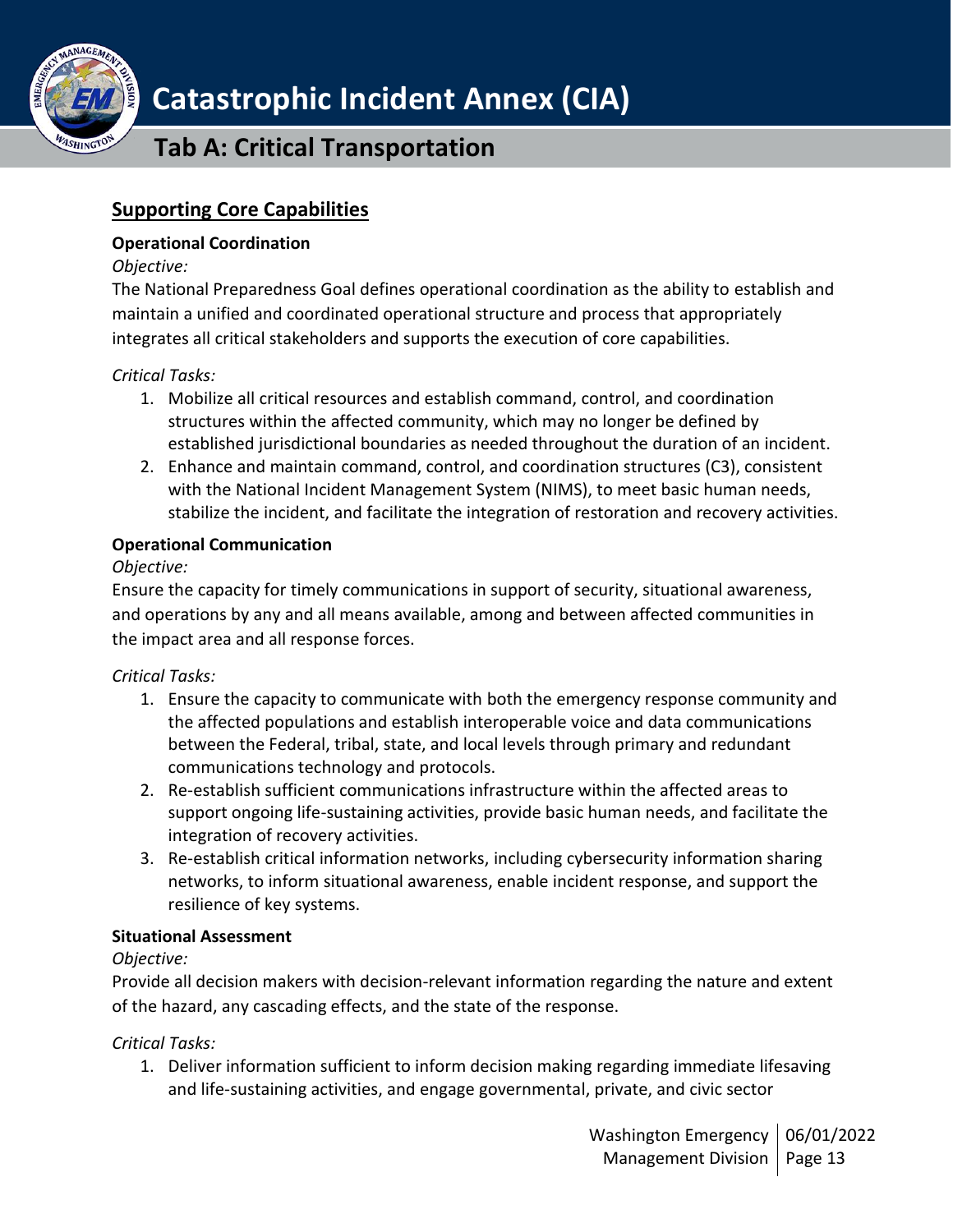

### **Tab A: Critical Transportation**

resources within and outside of the affected area to meet basic human needs and stabilize the incident.

2. Deliver enhanced information to reinforce ongoing lifesaving and life-sustaining activities, cascading impacts, and engage governmental, private, and civic sector resources within and outside of the affected area to meet basic human needs, stabilize the incident, and facilitate the integration of recovery activities.

#### **Logistics and Supply Chain Management**

### *Objective:*

Deliver essential commodities, equipment, and services in support of impacted communities and survivors, to include emergency power and fuel support, as well as the coordination of access to community staples. Synchronize logistics capabilities and enable the restoration of impacted supply chains.

*Critical Tasks:*

- 1. Mobilize and deliver governmental, nongovernmental, and private sector resources within and outside of the affected area to save lives, sustain lives, meet basic human needs, stabilize the incident, and facilitate the integration of recovery efforts, to include moving and delivering resources and services to meet the needs of disaster survivors.
- 2. Enhance public and private resource and services support for an affected area.

### <span id="page-13-0"></span>**Organization**

### <span id="page-13-1"></span>**Mobilization**

The Washington Department of Transportation holds significant authorities and responsibilities for the activities that will occur under the Critical Transportation core capability. Following the occurrence of a catastrophic incident it will become necessary to coordinate activities through each of the WSDOT regions depicted in Figure 6. These regions will be required to marshal scattered (and potentially) cut-off resources to work towards accomplishing the incident objectives and priorities established through the UCG. Resource may be required to accomplish secondary tasks in order to accomplish primary tasks.

For example, WSDOT resources on the opposite side of the state would need to ensure access through the mountains in order to assist. Or, WSDOT resources may need to assist in local route clearance in order to reach their own areas of operations.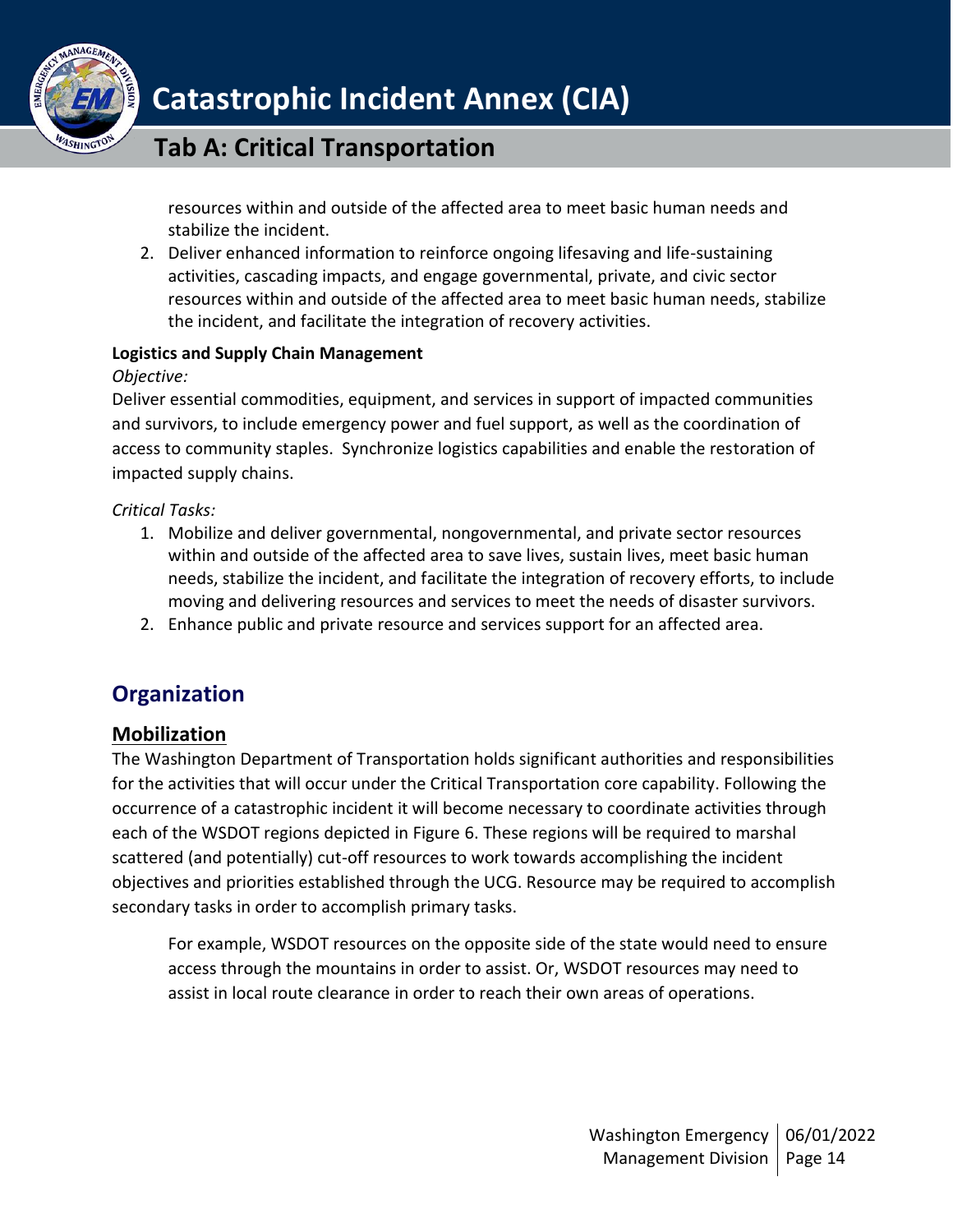

GIS layers are available to display the locations of WSDOT road maintenance facilities, WSDOT HQ road facilities, WSDOT staging/holding areas (for gravel/equipment).  $^7$ 



*Figure 6 - WSDOT Facilities and Priority Routes*

### <span id="page-14-0"></span>**Structure**

Transportation is a Lifeline sector, and therefore touches on many other operational components needed for both immediate and sustained response. The organizational structure employed should reflect the current needs of the response while also considering the growth of ESF 1 activities.

For example, in the early stages of the response, ESF 1 activities will be highly concentrated on establishing situational awareness received from damage assessments and inspections; however, as the incident progresses past incident stabilization, activities may include collaboration with the private sector to coordinated repair of infrastructure necessary for the reestablishment of the supply chain. These two activities will require the reshaping of the organizational structure to more accurately reflect incident objectives.

 $7$  Current planning is also building a GIS layer with all local Public Works road maintenance facilities and will be available in later updates to this plan.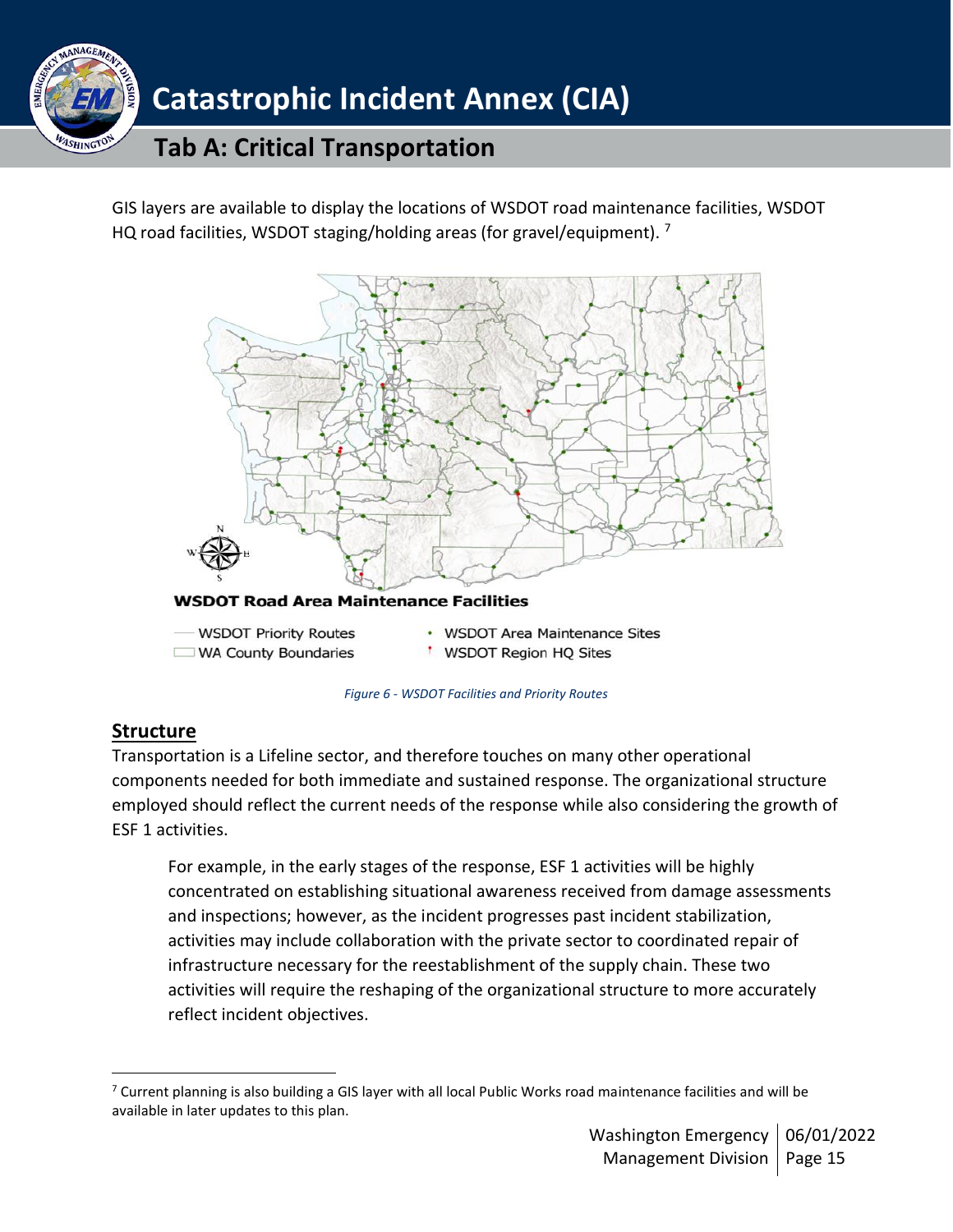

### **Tab A: Critical Transportation**

The response structure typically employed for incidents involving transportation will need to be expanded beyond the standard ESF 1 structure to include additional ESFs and logistical functions involving the request for federal resources. This includes the activation of operational branches under the SEOC Operations Section for each mode of transportation, to include Air Operations. The structure below depicts one possible configuration, although the inclusion of the Business and Infrastructure Branch may be insufficient to accommodate the complete needs of multiple functions within ESF 1. In which case, additional Branches may be established to coordinate the efforts of these functions (i.e., Rail, Ferries, Bridges, etc.).



*Figure 7 - Response Structure for Incident Involving Critical Transportation*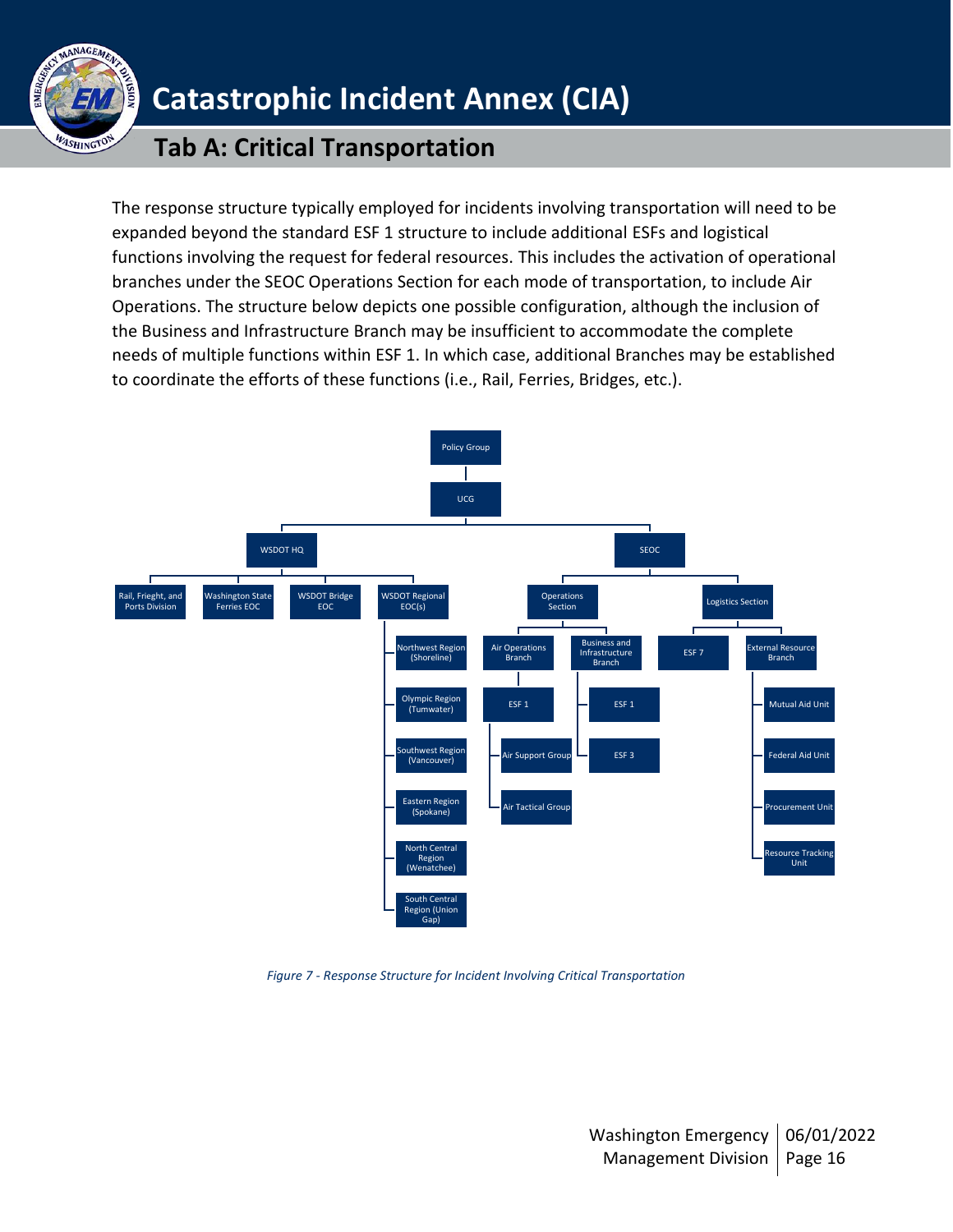

**Tab A: Critical Transportation**

### <span id="page-16-0"></span>**Direction, Control & Coordination**

### <span id="page-16-1"></span>**General**

Many hazard and incident types pose great risk to the transportation system and will greatly reduce the ability to move resources and potentially conduct evacuations out of impacted areas. As out-of-state resources begin moving into state, transportation will represent the first barrier to responding to an incident and beginning lifesaving and sustaining activities. The barrier or challenge will then be to identify how resources can begin to move into staging areas at all levels to initiate the response. Once the resources are able to move into these staging areas, they will require direction in order to proceed to their areas of operation.

### **Unified Coordination Group and Policy Group**

The UCG and Policy Group will be responsible for providing the overall direction of Critical Transportation priorities and should clearly establish and communicate leadership's intent and strategic goals to response personnel.

Coordination between state agencies will be essential in providing the input for a restoration plan following a significant disruption to transportation infrastructure. Each agency and department will need to evaluate the impacts to their Mission Essential Functions (MEF) and the dependencies on transportation to restore and sustain those activities. Every government stakeholder with affected MEFs should report specifically on the extent to which impacts to Critical Transportation is contributing to impacts to life safety and outline what is required to achieve incident stabilization.

Through the information collection of the UCG, WSDOT can prioritize the assessment and repair of transportation corridors necessary to aid in the restoration of government MEFs. These priorities will not be the sole focus of prioritization for response activities as other activities related to reestablishment of specific routes will need to occur as well that may or not be directly associated with government MEFs.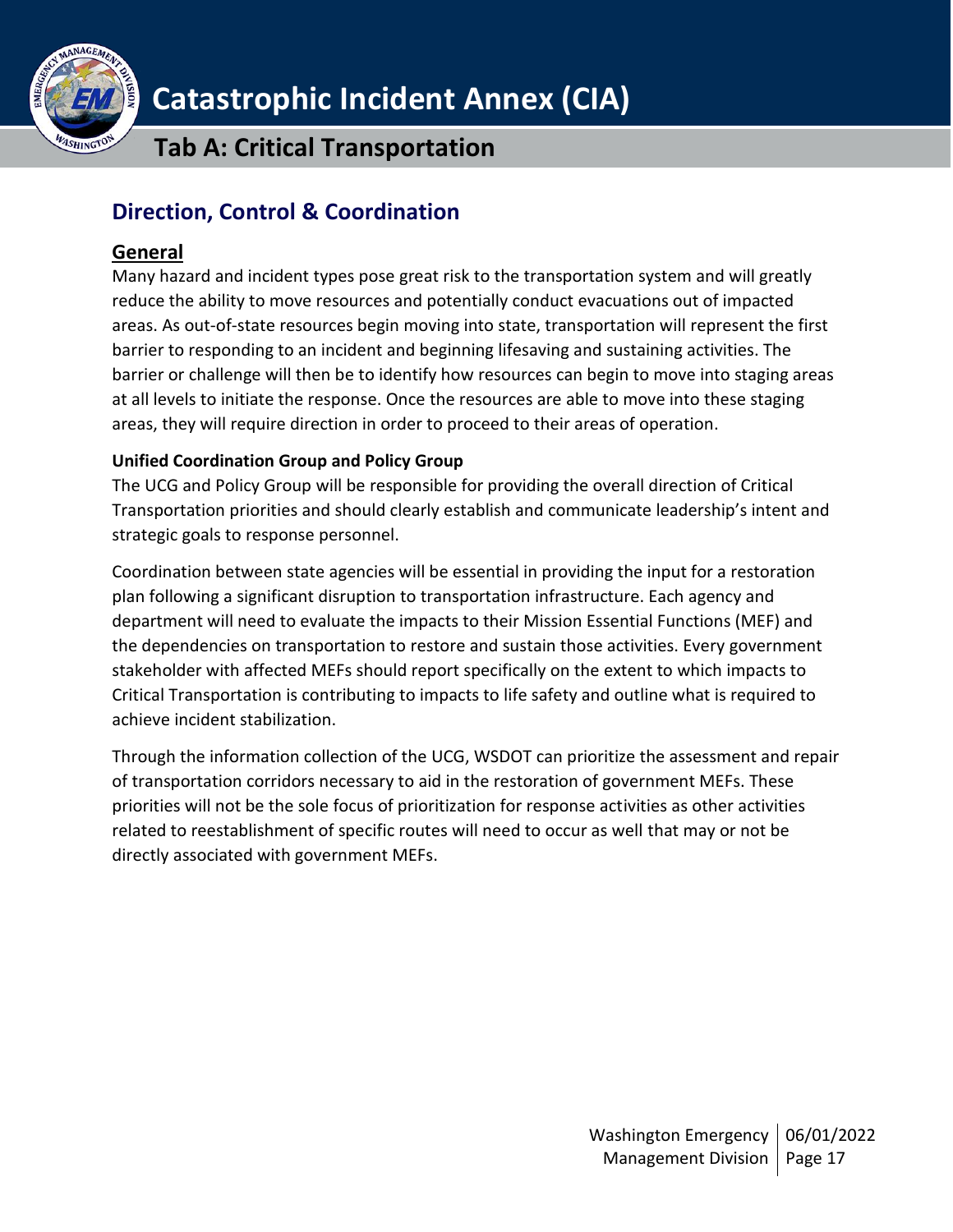

### **Tab A: Critical Transportation**

### <span id="page-17-0"></span>**Information Collection, Analysis, & Dissemination**

The following section outlines the Essential Elements of Information (EEI) needed to determine the effects on Community Lifeline subcomponents. The status of lifeline subcomponents directly affects the condition of the main lifeline. After the lifeline conditions are assessed, they can be used to inform activated ESFs to determine impacts and develop courses of action for an operational period's objectives. The conditions of the lifelines can also be developed into Senior Leadership Briefs (Tiers 1 & 2) to inform response personnel and senior leadership/decisionmakers.



*Figure 8 - Information Collection and Dissemination*

### <span id="page-17-1"></span>**Information Collection**

### **General Essential Elements of Information (EEIs)**

| <b>Community</b><br><b>Lifeline</b> | <b>Lifeline</b>     | <b>Lifeline</b><br><b>Component Subcomponent</b> | <b>Essential Element of Information</b>                                                                                                                                                                                                                                                                                                                                             |
|-------------------------------------|---------------------|--------------------------------------------------|-------------------------------------------------------------------------------------------------------------------------------------------------------------------------------------------------------------------------------------------------------------------------------------------------------------------------------------------------------------------------------------|
|                                     |                     | Roads                                            | • Status and Access to WSDOT Seismic Lifeline<br>• Status and Access to Priority Routes<br>• Identification of routes that will require extensive<br>resources and time to clear                                                                                                                                                                                                    |
| Transportation                      | Highway/<br>Roadway | <b>Bridges</b>                                   | • Status of critical bridges<br>• # of highway bridges with at least moderate<br>damage<br>• Available detours<br>• Accessibility concerns<br>• Route clearance plan<br>• Debris issues<br>• Resource shortfalls<br>• Identification of routes unable to be repaired<br>without significant external resources Status of<br>waivers (e.g., hours of service, vehicle marking, etc.) |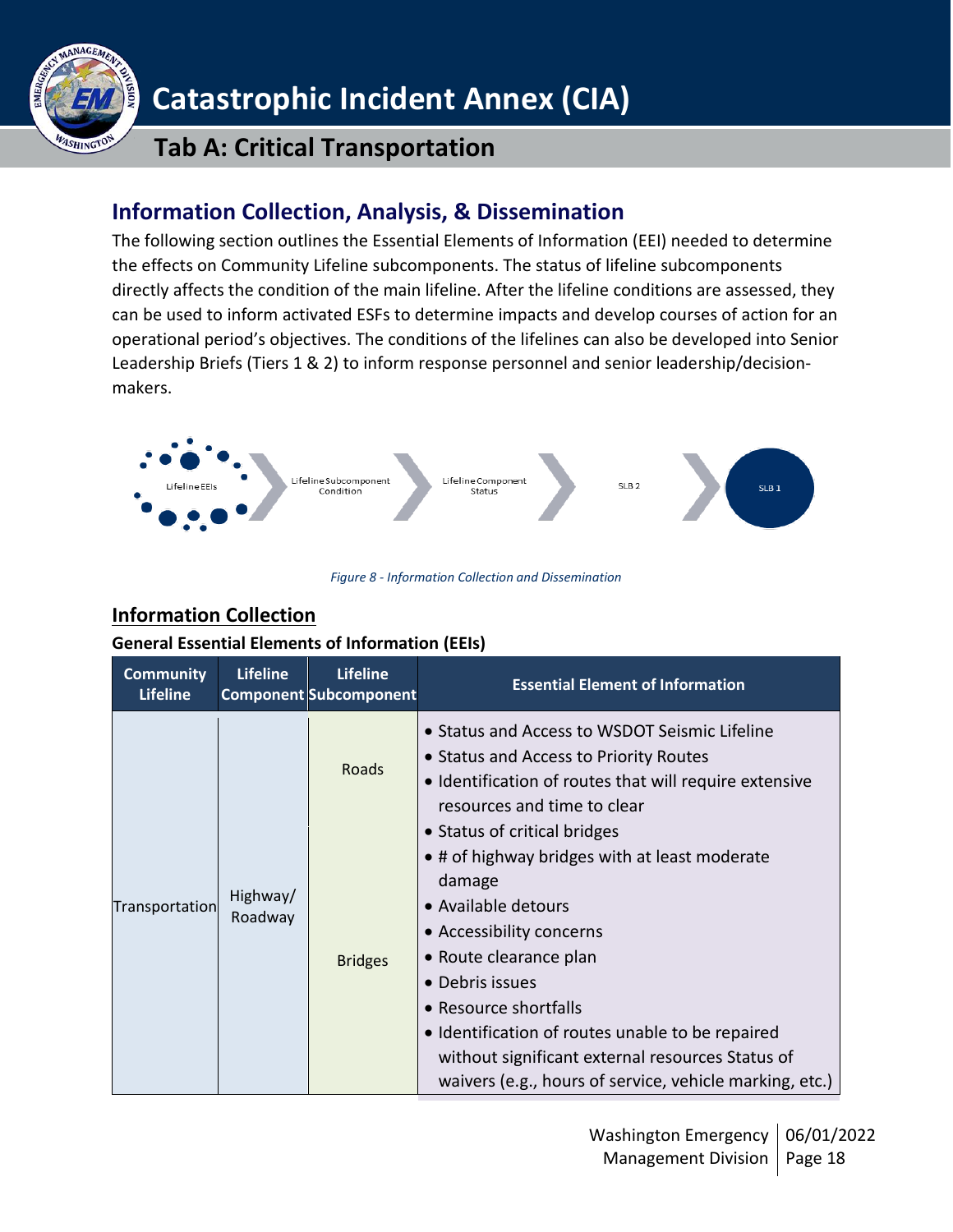

## **Tab A: Critical Transportation**

|  | Mass Transit | <b>Bus</b><br>Rail<br>Ferry         | • Status of State or FHWA Approved<br>Oversize/Overweight waivers<br>• Status of state/tolling authority waivers to toll<br>requirements<br>• Status of public transit systems                                                                                                                                              |
|--|--------------|-------------------------------------|-----------------------------------------------------------------------------------------------------------------------------------------------------------------------------------------------------------------------------------------------------------------------------------------------------------------------------|
|  | Railway      | Passenger                           | • Status of rail transportation systems<br>• # of railway bridges with at least moderate damage<br>• # of oil or hazmat train incidents                                                                                                                                                                                     |
|  |              | Commercial                          | • Status of airports (to include reporting major delays<br>and closures)                                                                                                                                                                                                                                                    |
|  |              | General                             | • # of airport runways with at least moderate damage<br>• Runway condition                                                                                                                                                                                                                                                  |
|  | Aviation     | Military                            | • Condition of critical infrastructure connections (i.e.,<br>power, water/wastewater, fuel, communications)<br>• Status of immediate connecting roadway<br>• Operability of air traffic control<br>• Resources staged<br>• Scheduled flights<br>• Temporary Flight Restrictions                                             |
|  |              | Waterways                           | • Port status and assessment<br>. # of port facilities with at least moderate damage<br>• Status of local waterway                                                                                                                                                                                                          |
|  | Maritime     | Ports and Port<br><b>Facilities</b> | • Condition of critical infrastructure connections (i.e.,<br>power, water/wastewater, fuel, communications)<br>• Status of immediate connecting roadway<br>• Resources staged<br>• Port messages and reports<br>• Resource shortfalls<br>• Condition and statues of WSF and Local Ferries<br>• Availability of ferry crews. |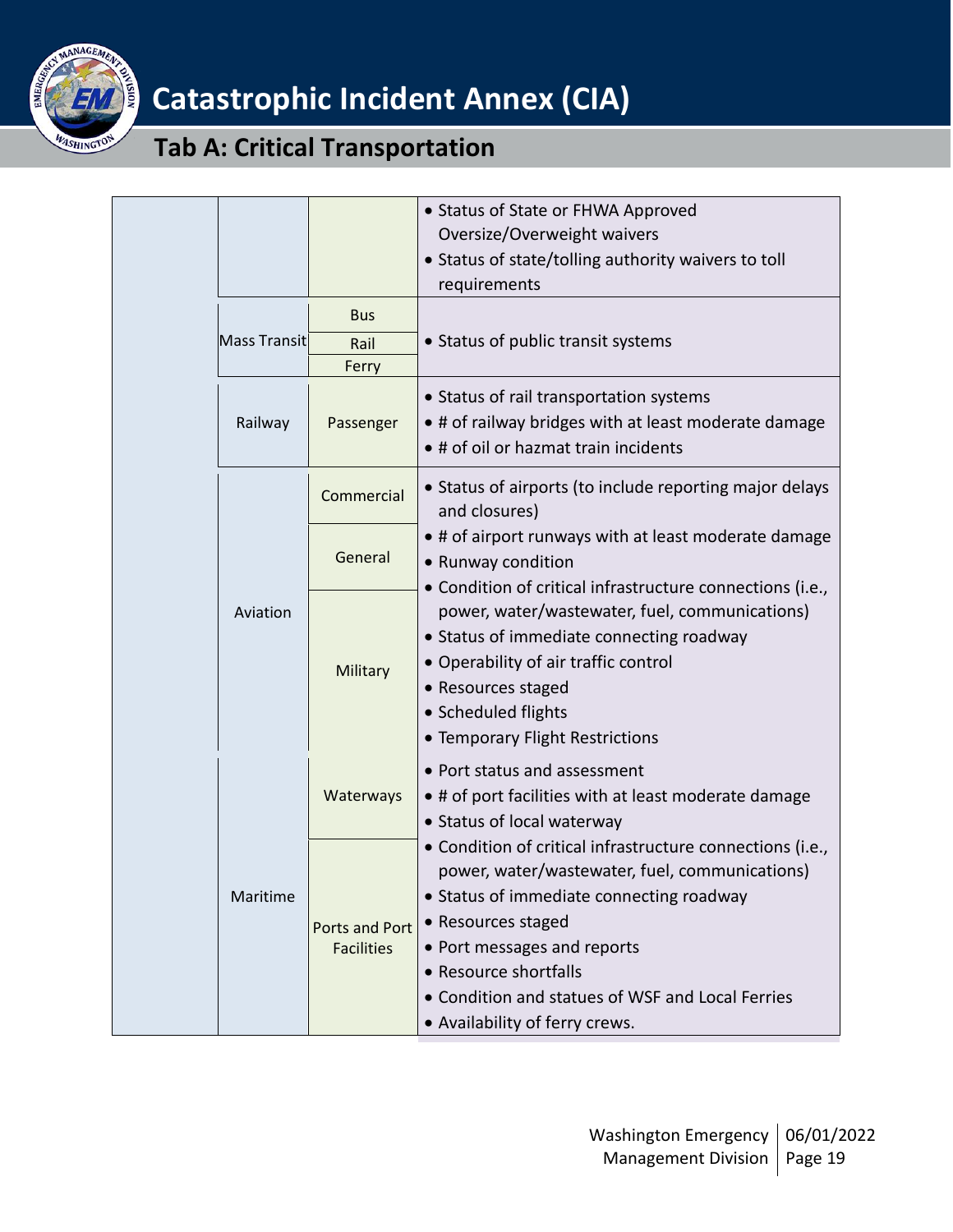

### **Tab A: Critical Transportation**

### **Evacuation-specific Essential Elements of Information (EEIs)**

| <b>Community</b><br><b>Lifeline</b> | <b>Lifeline</b>                                                                                                                                           | <b>Lifeline</b><br><b>Component Subcomponent</b> | <b>Essential Element of Information</b>                                                                                                                                                                                                                                                                                                                                                                                                                                      |
|-------------------------------------|-----------------------------------------------------------------------------------------------------------------------------------------------------------|--------------------------------------------------|------------------------------------------------------------------------------------------------------------------------------------------------------------------------------------------------------------------------------------------------------------------------------------------------------------------------------------------------------------------------------------------------------------------------------------------------------------------------------|
|                                     |                                                                                                                                                           | Roads                                            | • Status of evacuation routes<br>• Status of Evacuation Staging Areas                                                                                                                                                                                                                                                                                                                                                                                                        |
|                                     |                                                                                                                                                           |                                                  | • Status of fueling areas for evacuation vehicles                                                                                                                                                                                                                                                                                                                                                                                                                            |
|                                     | Highway/<br>Roadway                                                                                                                                       | <b>Bridges</b>                                   | • Activation and suspension of contraflow<br>operations<br>• Road closures impacting evacuation traffic<br>• Emergencies impacting evacuation traffic<br>• Major evacuation traffic disruptions<br>• Status of transportation infrastructure in<br>neighboring jurisdictions/states                                                                                                                                                                                          |
|                                     |                                                                                                                                                           | <b>Bus</b>                                       |                                                                                                                                                                                                                                                                                                                                                                                                                                                                              |
|                                     | Mass Transit                                                                                                                                              | Rail<br>Ferry                                    | • Status of public transit systems                                                                                                                                                                                                                                                                                                                                                                                                                                           |
|                                     | Railway                                                                                                                                                   | Passenger                                        | • Status of rail transportation systems                                                                                                                                                                                                                                                                                                                                                                                                                                      |
|                                     | Aviation                                                                                                                                                  | Commercial                                       | • Status of airports (to include reporting major                                                                                                                                                                                                                                                                                                                                                                                                                             |
| Transportation                      |                                                                                                                                                           | General                                          | delays and closures)                                                                                                                                                                                                                                                                                                                                                                                                                                                         |
|                                     |                                                                                                                                                           | Military                                         |                                                                                                                                                                                                                                                                                                                                                                                                                                                                              |
|                                     |                                                                                                                                                           | Waterways                                        |                                                                                                                                                                                                                                                                                                                                                                                                                                                                              |
|                                     | Maritime                                                                                                                                                  | <b>Ports and Port</b><br><b>Facilities</b>       | • Status of maritime (to include closed ports)                                                                                                                                                                                                                                                                                                                                                                                                                               |
|                                     | Applies to all components +<br>Other Lifeline EEIs that<br>inform the Critical<br><b>Transportation core</b><br>capability for the Evacuation<br>function |                                                  | • Identification of HAZMAT threat<br>• # of projected evacuees<br>• Location of evacuation destination (to include if<br>the evacuation is internal or external of the<br>impacted political jurisdiction)<br>• Location of evacuation facilities<br>• Projected clearance times from evacuation area<br>• Capacity and distance of shelters from impacted<br>area<br>• Status of fuel supply along evacuation routes<br>• # of evacuees requiring accessible transportation |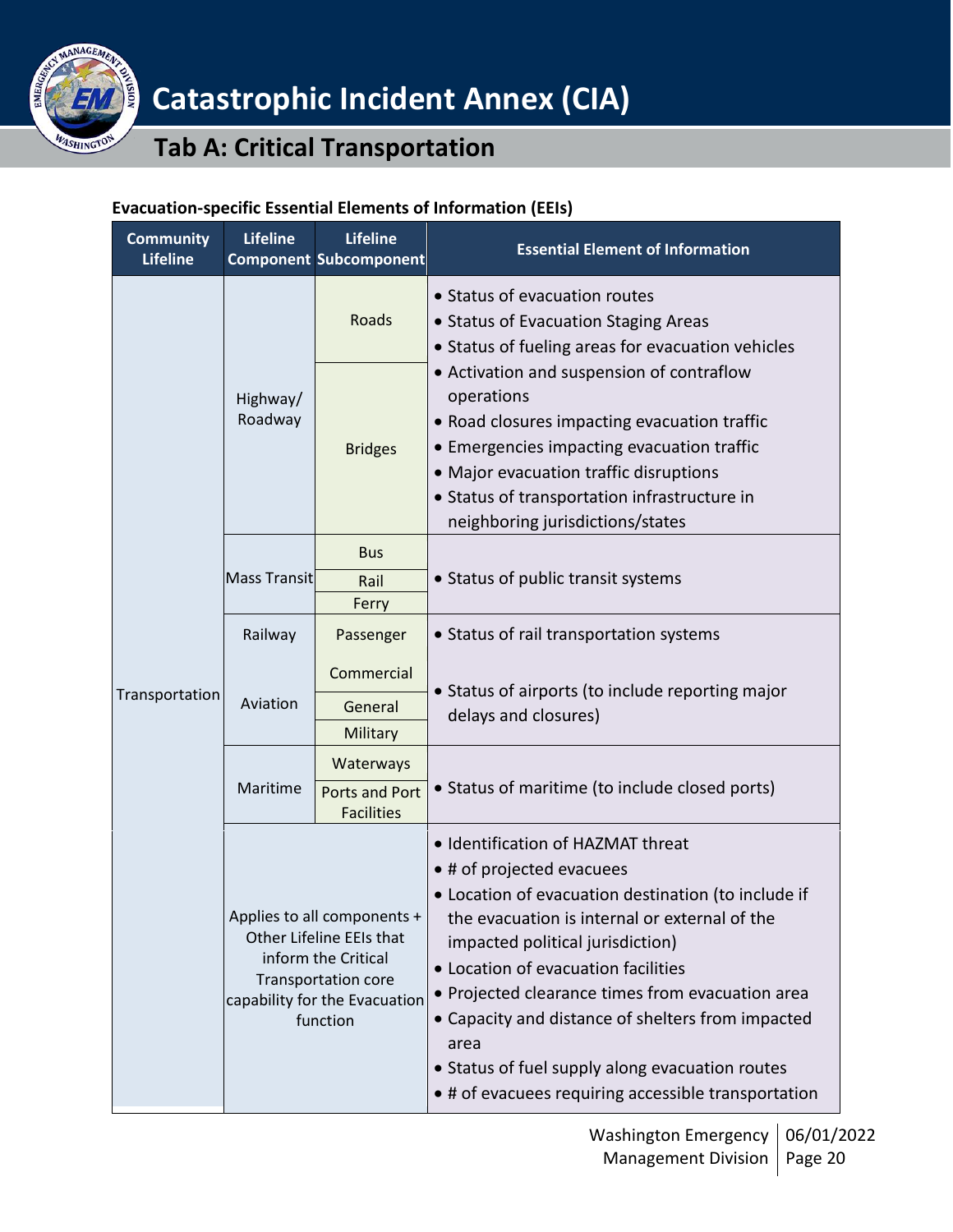

### **Tab A: Critical Transportation**

|  | • Transportation resource shortfalls (vehicles,<br>operators, fuel)<br>• Public information messaging/notices<br>• Expected changes in weather conditions that<br>would impact evacuation operations<br>• Time required to complete evacuations with |
|--|------------------------------------------------------------------------------------------------------------------------------------------------------------------------------------------------------------------------------------------------------|
|  | available resources<br>• Time required to complete evacuations with<br>external resource support<br>• Reentry operations (i.e., phased reentry)                                                                                                      |

#### **Debris Clearance-specific Essential Elements of Information (EEIs)**

| <b>Community</b><br><b>Lifeline</b> | <b>Lifeline</b>     | <b>Lifeline</b><br><b>Component Subcomponent</b> | <b>Essential Element of Information</b>                                                                                                                                                                                                                                                                                             |
|-------------------------------------|---------------------|--------------------------------------------------|-------------------------------------------------------------------------------------------------------------------------------------------------------------------------------------------------------------------------------------------------------------------------------------------------------------------------------------|
| Transportation                      | Highway/<br>Roadway | Roads                                            | • Debris blocking priority routes and the WSDOT<br>Seismic Lifeline<br>• Debris blocking access from state transportation                                                                                                                                                                                                           |
|                                     |                     | <b>Bridges</b>                                   | infrastructure to local priority routes<br>• Estimated miles to clear along each impacted route<br>• Estimated time to clear priority routes for damage<br>assessment access<br>• Estimated time to clear priority routes to enable<br>single lane access<br>• Estimated time to clear priority routes to enable<br>two-way traffic |
|                                     | Mass Transit        | <b>Bus</b><br>Rail<br>Ferry                      | • Debris blocking mass transit routes                                                                                                                                                                                                                                                                                               |
|                                     | Railway             | Passenger                                        | • Debris blocking rail transportation                                                                                                                                                                                                                                                                                               |
|                                     | Aviation            | Commercial                                       | • Debris inhibiting access to airport facilities                                                                                                                                                                                                                                                                                    |
|                                     |                     | General                                          | • Debris blocking airport runways                                                                                                                                                                                                                                                                                                   |
|                                     | Maritime            | Military<br>Waterways                            |                                                                                                                                                                                                                                                                                                                                     |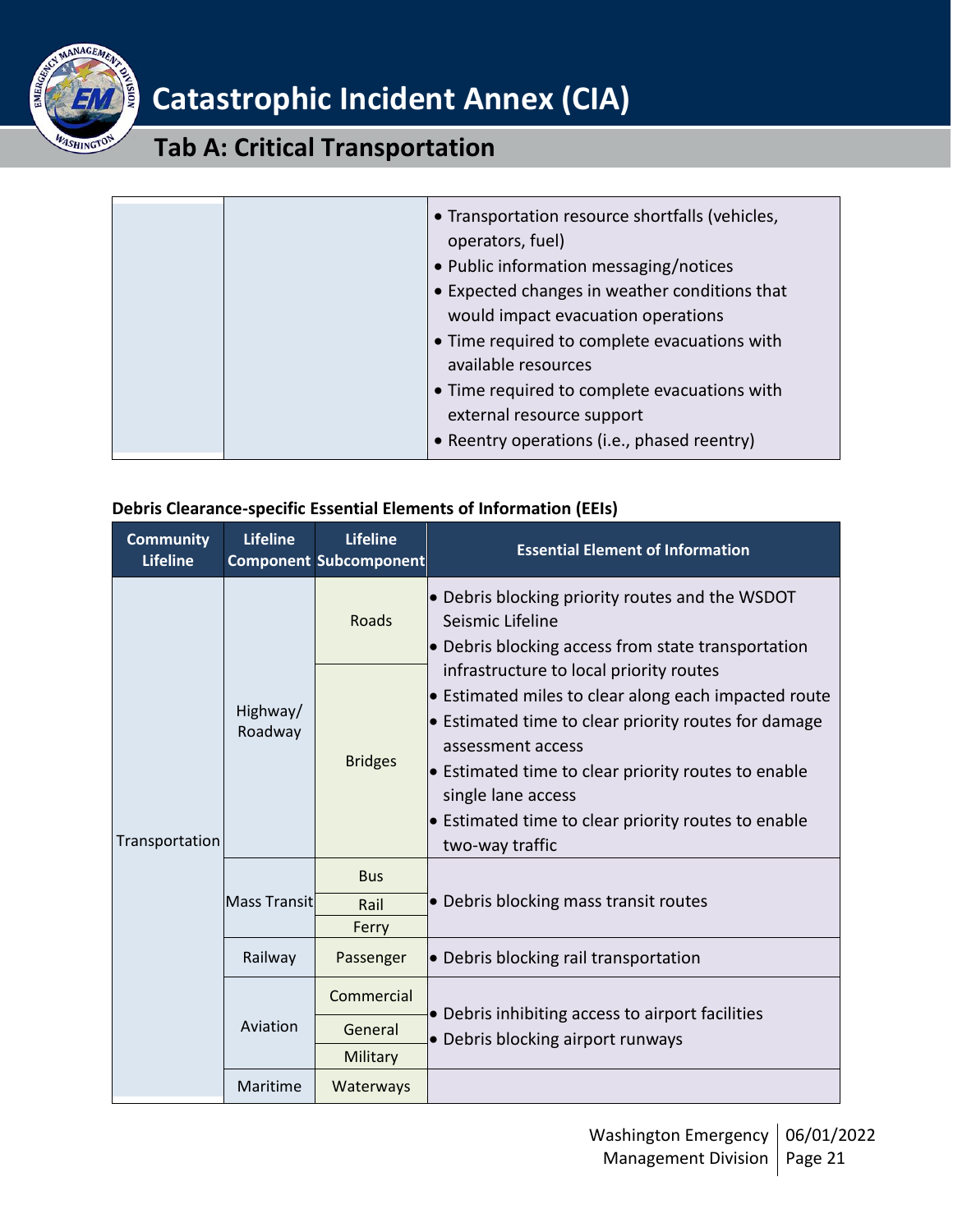

## **Tab A: Critical Transportation**

|  |                                                                                                                                                                        | Ports and Port • Debris inhibiting access to facilities                                                                                                                                                                                                                                                                                                                                                                                                                                                                                                                                                                                                                                                                                                                                                                                                                                                                                                                                |
|--|------------------------------------------------------------------------------------------------------------------------------------------------------------------------|----------------------------------------------------------------------------------------------------------------------------------------------------------------------------------------------------------------------------------------------------------------------------------------------------------------------------------------------------------------------------------------------------------------------------------------------------------------------------------------------------------------------------------------------------------------------------------------------------------------------------------------------------------------------------------------------------------------------------------------------------------------------------------------------------------------------------------------------------------------------------------------------------------------------------------------------------------------------------------------|
|  | <b>Facilities</b>                                                                                                                                                      | • Debris blocking vessel navigation                                                                                                                                                                                                                                                                                                                                                                                                                                                                                                                                                                                                                                                                                                                                                                                                                                                                                                                                                    |
|  | Applies to all components +<br>Other Lifeline EEIs that<br>inform the Critical<br><b>Transportation core</b><br>capability for the Debris<br><b>Clearance function</b> | • Types of debris<br>• Identification of HAZMAT threat<br>• Debris blocking evacuation routes<br>• Debris inhibiting first-responder activities<br>• Debris blocking access to critical infrastructure<br>• Location of landslides<br>• Location of debris flows from dam/levee failures<br>• Location of ground liquefaction sites<br>• Remote sensing missions that have been requested<br>• Areas that are being assessed<br>• Where over-flights are being conducted<br>• Other aerial reconnaissance missions in progress<br>• Commercial remote sensing sources availability<br>• Status of fuel supply for debris clearance<br>equipment<br>• Transportation resource shortfalls (vehicles,<br>equipment, operators, fuel)<br>• Resources available and locations of resources<br>• Public information messaging/notices<br>• Expected changes in weather conditions that<br>would impact debris clearance operations<br>• Availability of storage locations for removed debris |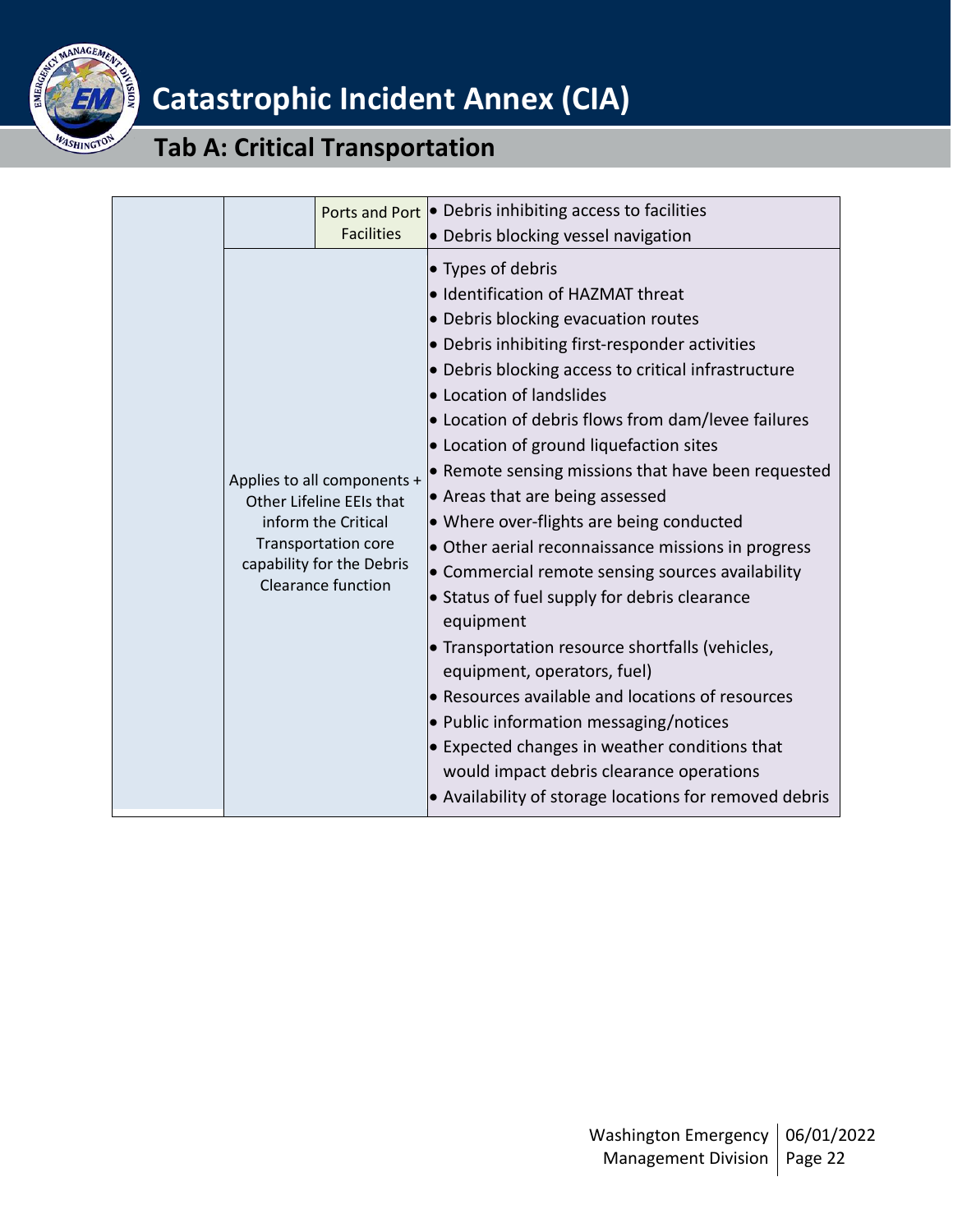

### <span id="page-22-0"></span>**Information Analysis**

Figure 6 displays the relationship of ESFs associated with information collection and analysis activities. Information collected through impacts to Community Lifelines can then be analyzed by these ESFs to inform new or ongoing response objectives.



*Figure 9 - Critical Transportation Information Analysis*

### <span id="page-22-1"></span>**Information Dissemination**

Information analysis will result in contributions to the Tier 1: Disaster Summary, Senior Leadership Brief (SLB) provided to the UCG. Additionally, the more detailed information not necessary for executive level response decision making will be supplied for the creation of the Tier 2: Lifeline Overview SLB for use in tracking conditions and informing response personnel.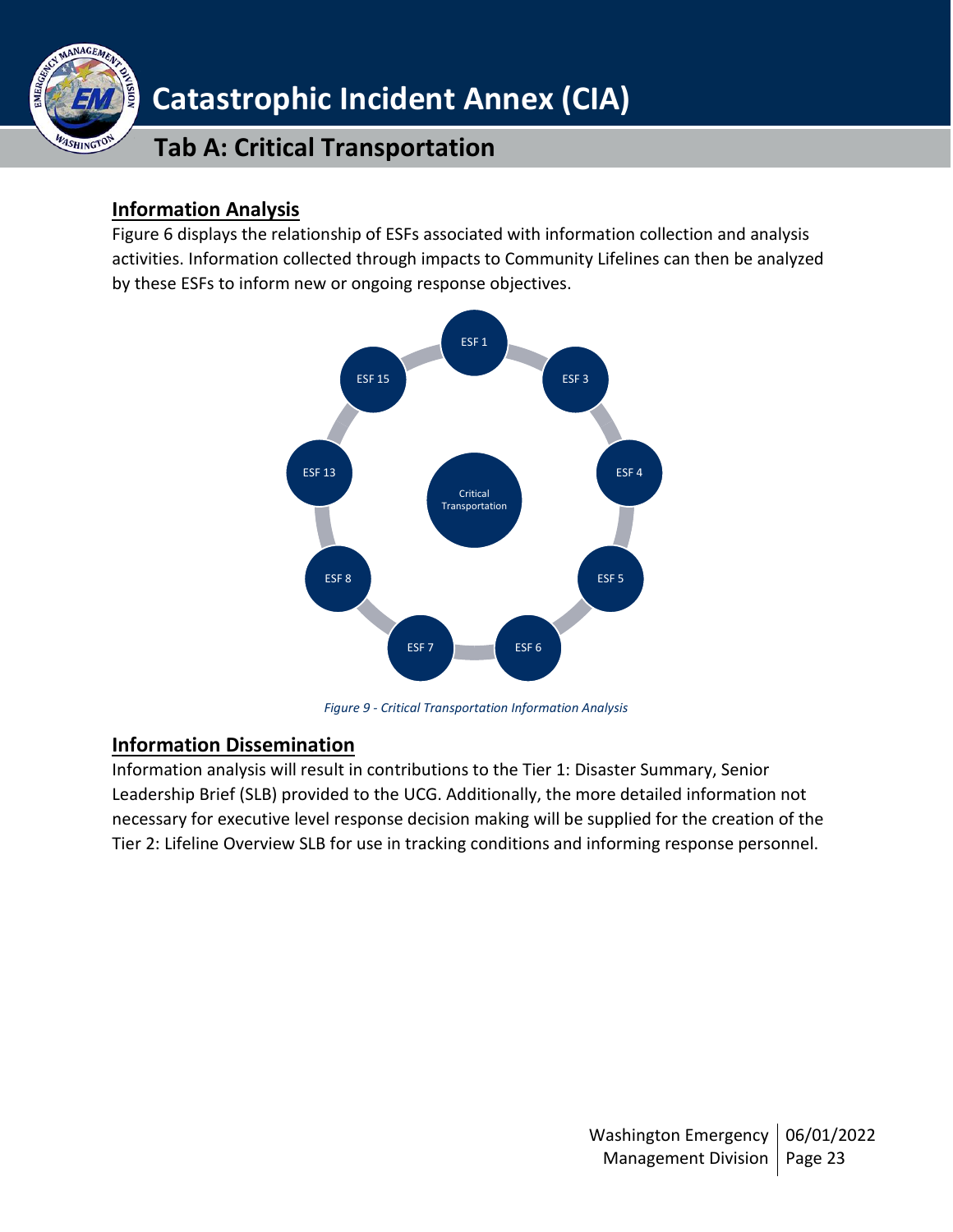

### **Tab A: Critical Transportation**

### <span id="page-23-0"></span>**Responsibilities**

The table below outlines the responsibilities of the entities involved with this Tab. These actions are tied to executing the Critical Tasks noted in the Concept of Operations section, which contribute to the primary and supporting Core Capabilities.

*Note: While it may seem intuitive to associate Critical Transportation with the normal functions of WSDOT and ESF 1, there are many activities which will be performed through the various Sections of the SEOC. These activities are most notable within the Logistics and Supply Chain Management supporting core capability.*

### <span id="page-23-1"></span>**Phase 1 (Prepare)**

|                                                                                         | <b>Phase 1</b>                                                                                                                                                                                                                                                                                                                                                                                                                                                                                                                                                                                                                                                                                                                                                                                                                                                                                                                                                                                                                                                                                |
|-----------------------------------------------------------------------------------------|-----------------------------------------------------------------------------------------------------------------------------------------------------------------------------------------------------------------------------------------------------------------------------------------------------------------------------------------------------------------------------------------------------------------------------------------------------------------------------------------------------------------------------------------------------------------------------------------------------------------------------------------------------------------------------------------------------------------------------------------------------------------------------------------------------------------------------------------------------------------------------------------------------------------------------------------------------------------------------------------------------------------------------------------------------------------------------------------------|
| <b>Critical</b><br><b>Transportation</b>                                                | Provide transportation (including infrastructure access and accessible<br>transportation services) for response priority objectives, including the<br>evacuation of people and animals and the delivery of vital response<br>personnel, equipment, and services into the affected areas.                                                                                                                                                                                                                                                                                                                                                                                                                                                                                                                                                                                                                                                                                                                                                                                                      |
|                                                                                         | <b>Operational Coordination</b>                                                                                                                                                                                                                                                                                                                                                                                                                                                                                                                                                                                                                                                                                                                                                                                                                                                                                                                                                                                                                                                               |
| $\bullet$<br>areas.<br>$\bullet$<br>transportation corridors.<br>$\bullet$<br>$\bullet$ | Identify local priority routes within each county and Tribal lands.<br>$\circ$ Identify local routes within each city and town in cooperation with counties.<br>o Identify local routes that connect with other jurisdictions.<br>$\circ$ Identify local routes that bypass state routes to enable access around hazard-prone<br>o Identify routes that connect with local critical infrastructure<br>o Identify routes that connect with local staging areas and CPODs.<br>Develop plans in coordination with WSDOT HQ and WSDOT Regional Offices.<br>o Identify priority routes for assessment and repair.<br>Develop plans in coordination with WSDOT Aviation for the use of airports.<br>Develop plans in coordination with WSDOT Ferries for the use of ferries.<br>Coordinate with private sector maritime and rail partners for reestablishment of<br>Develop plans in coordination with the Washington National Guard.<br>Develop plans in coordination with FEMA Region 10 to support the reestablishment of the<br>transportation system's connection from ISB/FSAs/APODS to SSAs. |
|                                                                                         | <b>Operational Communications</b>                                                                                                                                                                                                                                                                                                                                                                                                                                                                                                                                                                                                                                                                                                                                                                                                                                                                                                                                                                                                                                                             |
| $\bullet$                                                                               | Identify communication needs for a WSDOT response involving a disruption or degradation<br>of communications capabilities.<br>Identify the communications needs to support cross jurisdictional evacuation.                                                                                                                                                                                                                                                                                                                                                                                                                                                                                                                                                                                                                                                                                                                                                                                                                                                                                   |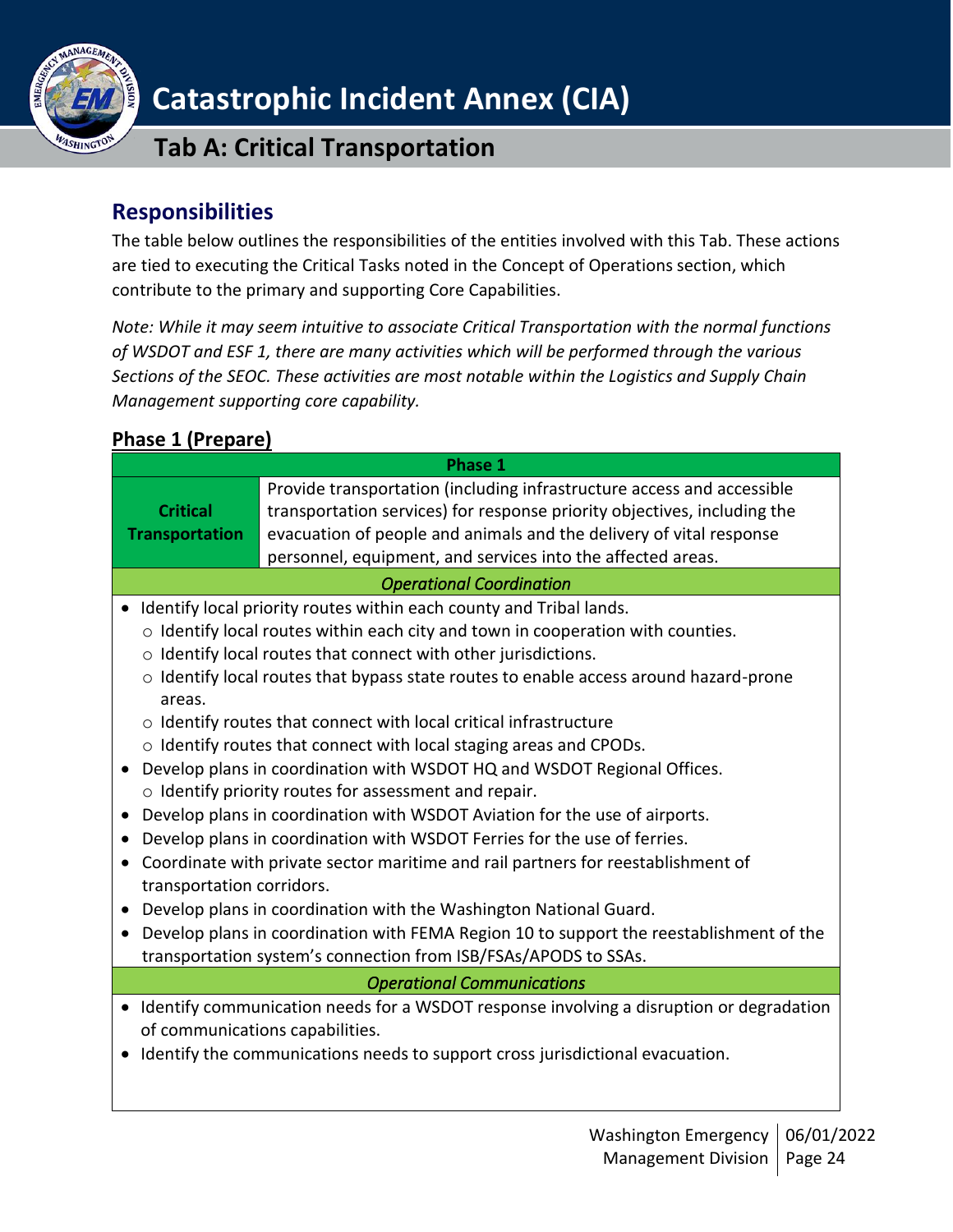

### **Tab A: Critical Transportation**

### *Logistics and Supply Chain Management*

- Identify resource needs to establish access along the WSDOT Seismic Lifeline.
- Identify those portions of the transportation system that will require significant or special resources to repair or restore.
- Identify those portions of the transportation system that will require considerable time to repair or restore.
- Identify transportation resources to request using EMAC.
- Coordinate with FEMA Region 10 on the development of Mission Ready Packages for "push" logistics.

#### *Situational Assessment*

- Input priority route information into GIS for use in all phases.
- Identify capabilities to clear debris from any road type over a pre-defined period of time.
- Identify areas within the state that will become isolated due to severe and long-lasting transportation damages.
- Identify local, regional, Tribal, and state resource gaps.

### <span id="page-24-0"></span>**Phase 2a (Initial Response)**

|                                                        | <b>Phase 2a</b>                                                                                                                                                                                                                                                                          |  |
|--------------------------------------------------------|------------------------------------------------------------------------------------------------------------------------------------------------------------------------------------------------------------------------------------------------------------------------------------------|--|
| <b>Critical</b><br><b>Transportation</b>               | Provide transportation (including infrastructure access and accessible<br>transportation services) for response priority objectives, including the<br>evacuation of people and animals and the delivery of vital response<br>personnel, equipment, and services into the affected areas. |  |
|                                                        | <b>Operational Coordination</b>                                                                                                                                                                                                                                                          |  |
| $\bullet$                                              | Establish contact between WSDOT HQ and the SEOC                                                                                                                                                                                                                                          |  |
| $\bullet$                                              | Determine transportation-related ICS positions needed for staffing of ESF 1                                                                                                                                                                                                              |  |
| $\bullet$                                              | Receive situation reports from WSDOT HQ concerning regional conditions to include<br>damage status and available capabilities                                                                                                                                                            |  |
| $\bullet$                                              | Identify routes that are being assessed and their priority/sequence of assessment                                                                                                                                                                                                        |  |
| $\bullet$                                              | Coordinate with ESF 6 for evacuation routes that will be needed                                                                                                                                                                                                                          |  |
| Identify temporary bypasses to impacted infrastructure |                                                                                                                                                                                                                                                                                          |  |
| $\bullet$<br>hand                                      | UCG outlines response goals based on conditions, damage, and available resources on-                                                                                                                                                                                                     |  |
|                                                        | o SEOC/ESF 1 develops response objectives based on UCG goals for:                                                                                                                                                                                                                        |  |
|                                                        | Tracking deployment and status of assessment teams, repair teams, and debris<br>clearance teams                                                                                                                                                                                          |  |
| п                                                      | Repair priorities (to include temporary bypasses)                                                                                                                                                                                                                                        |  |
| п                                                      | Evacuation route conditions                                                                                                                                                                                                                                                              |  |
|                                                        | Evacuation transportation resources                                                                                                                                                                                                                                                      |  |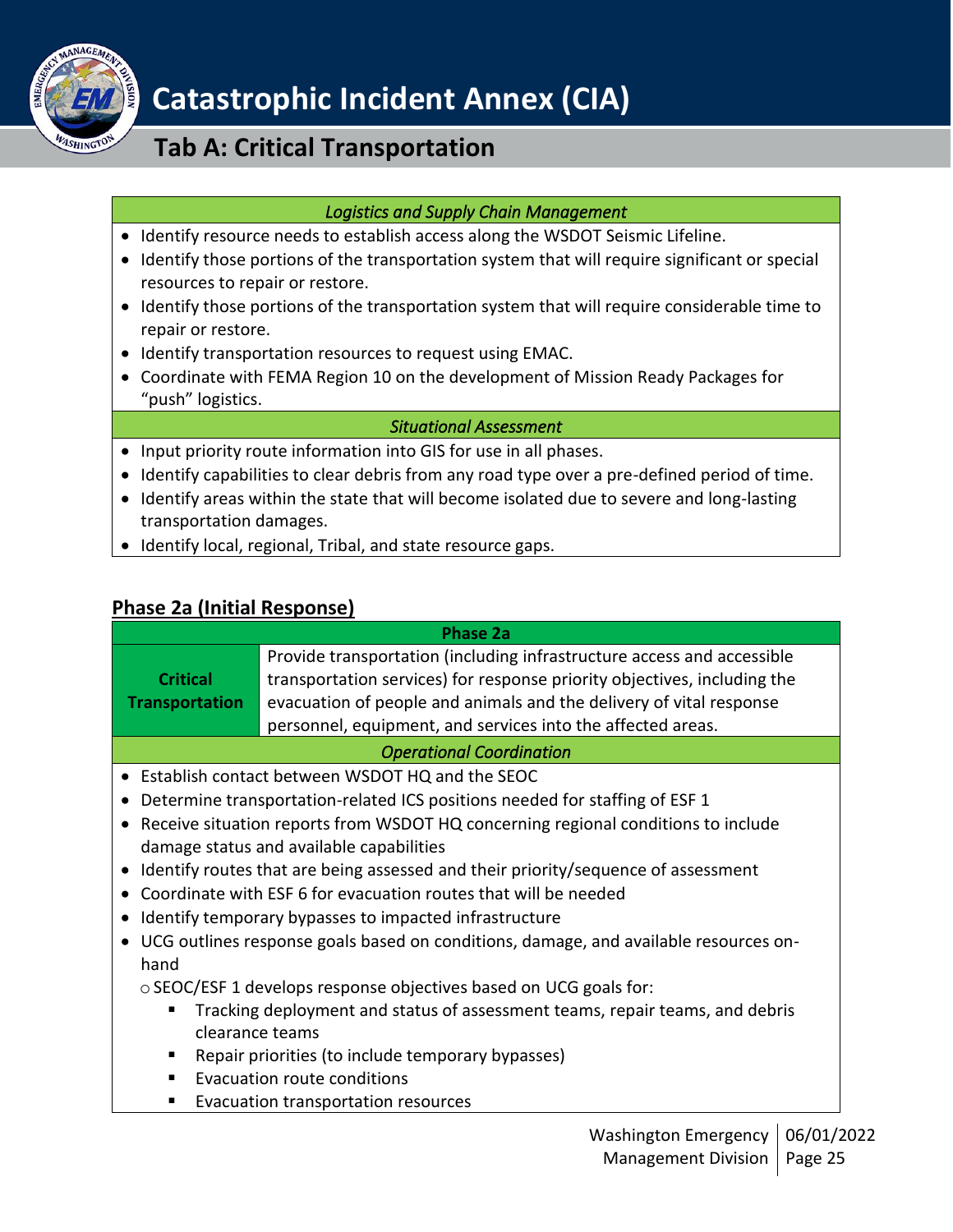

### **Tab A: Critical Transportation**

- Establishing access for movement of resources into affected areas
- Coordinate with local emergency management and public works to determine if state transportation resources can be used to support the establishment of local priority routes which support objectives

#### *Operational Communications*

- Ensure the capability to communicate with WSDOT HQ
- Ensure that WSDOT HQ can communicate with regional offices and other field operations
- Establish the ability to provide communications to SSAs
- Determine capabilities needed to support communications with private airports, maritime, and rail partners which may be used during the response
- Ensure the capability to communicate with local and Tribal partners for transportation response
- Ensure the capability to communicate with FEMA Region 10

### *Logistics and Supply Chain Management*

- Determine initial resource deficiencies for debris clearance and highway/bridge assessments
- Push initial mission ready packages to support previously identified resource gaps
- Determine initial capabilities needed to meet debris clearance operations and assessments
- Determine composition of EMAC and federal requests needed for debris clearance and assessment resources
- Stand-up and staff SSAs
- Make preparations for resource coordination between SSAs, FSAs, APODs, and the ISB
- Support requests for evacuation resources

### *Situational Assessment*

- Map impacted state routes (roadways and bridges) into GIS using Priority Routes layer oDetermine nature of impact (e.g., landslide, bridge collapse, etc.) o Map impacted local priority routes into GIS using Priority Routes layer
- Map impacted WSDOT Ferry terminals into GIS using Priority Routes layer
- Map impacted maritime ports into GIS using Priority Routes layer
- Map impacted airports into GIS using Priority Routes layer o Identify airports with impacted access that are designated as SSAs, APODs, and FSAs
- Map impacted rail lines into GIS using Priority Routes layer
- Identify areas that are inaccessible or cut-off due to damaged state routes
- Determine impacts status of Transportation Community Lifeline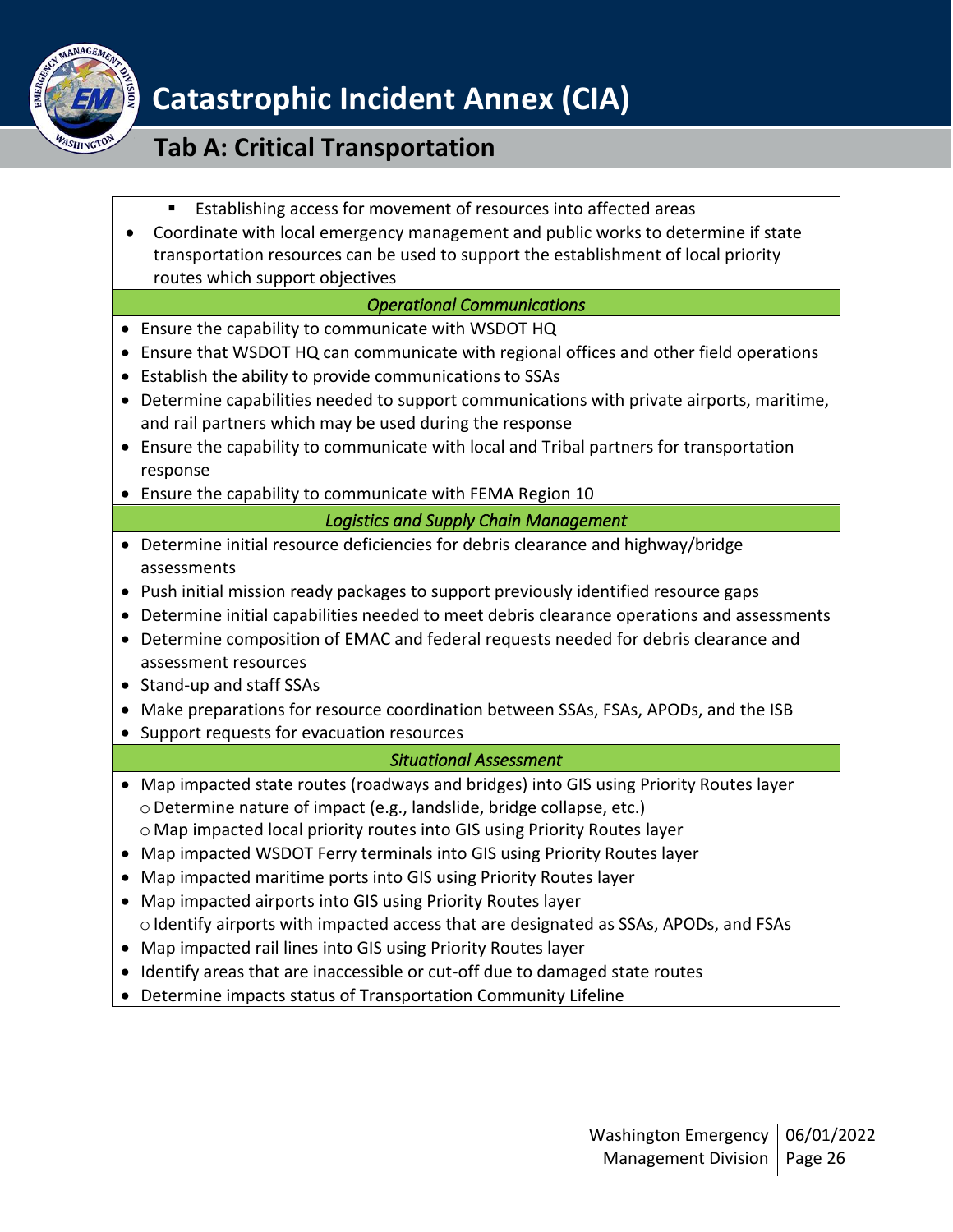

### **Tab A: Critical Transportation**

### <span id="page-26-0"></span>**Phase 2b (Employment Resources)**

|                       | <b>Phase 2b</b>                                                                                                                                 |  |  |  |
|-----------------------|-------------------------------------------------------------------------------------------------------------------------------------------------|--|--|--|
|                       | Provide transportation (including infrastructure access and accessible                                                                          |  |  |  |
| <b>Critical</b>       | transportation services) for response priority objectives, including the<br>evacuation of people and animals and the delivery of vital response |  |  |  |
| <b>Transportation</b> | personnel, equipment, and services into the affected areas.                                                                                     |  |  |  |
|                       | <b>Operational Coordination</b>                                                                                                                 |  |  |  |
|                       | Develop a time-based plan to restore operation of lifeline routes, or alternate routes if                                                       |  |  |  |
|                       | the lifeline routes are severely damaged, and ports of entry                                                                                    |  |  |  |
|                       | Coordinate assessment of debris clearance/removal and repair efforts through WSDOT                                                              |  |  |  |
| regional EOCs         |                                                                                                                                                 |  |  |  |
|                       | $\circ$ Begin debris removal and emergency repairs necessary to reestablish transportation                                                      |  |  |  |
|                       | corridors for increased capacities <sup>8</sup>                                                                                                 |  |  |  |
|                       | Determine repair requirements for maritime infrastructure                                                                                       |  |  |  |
|                       | o Assess the viability and requirements for establishing minimal operations                                                                     |  |  |  |
|                       | UCG updates response goals based on conditions, damage, and available resources on-                                                             |  |  |  |
| hand                  |                                                                                                                                                 |  |  |  |
|                       | o SEOC/ESF 1 updates response objectives based on UCG goals for:                                                                                |  |  |  |
|                       | o Tracking deployment and status of assessment teams, repair teams, and debris                                                                  |  |  |  |
| clearance teams       |                                                                                                                                                 |  |  |  |
|                       | $\circ$ Repair priorities (to include temporary bypasses)<br>$\circ$ Evacuation route conditions                                                |  |  |  |
|                       | o Evacuation transportation resources                                                                                                           |  |  |  |
|                       | o Establishing access for movement of resources into affected areas                                                                             |  |  |  |
|                       | Coordinate with Federal ESF 1 on response needs                                                                                                 |  |  |  |
|                       | <b>Operational Communications</b>                                                                                                               |  |  |  |
|                       | Sustain the capability to communicate with WSDOT HQ                                                                                             |  |  |  |
|                       | Sustain communications between WSDOT HQ and regional offices and other field                                                                    |  |  |  |
| operations            |                                                                                                                                                 |  |  |  |
|                       | Sustain the ability to communication with SSAs                                                                                                  |  |  |  |
|                       | Ensure the capability to communicate with Local Staging Areas                                                                                   |  |  |  |
|                       | Sustain capabilities to support communications with private airports, maritime, and rail                                                        |  |  |  |
|                       | partners which may be used during the response                                                                                                  |  |  |  |
|                       | Sustain communications with FEMA Region 10                                                                                                      |  |  |  |
|                       |                                                                                                                                                 |  |  |  |
|                       |                                                                                                                                                 |  |  |  |

<sup>&</sup>lt;sup>8</sup> Phase 2a activities concerning debris clearance and removal will likely only be concerned with establishing initial access for a single lane. This phase may allow for available resources to establish access for additional capacity.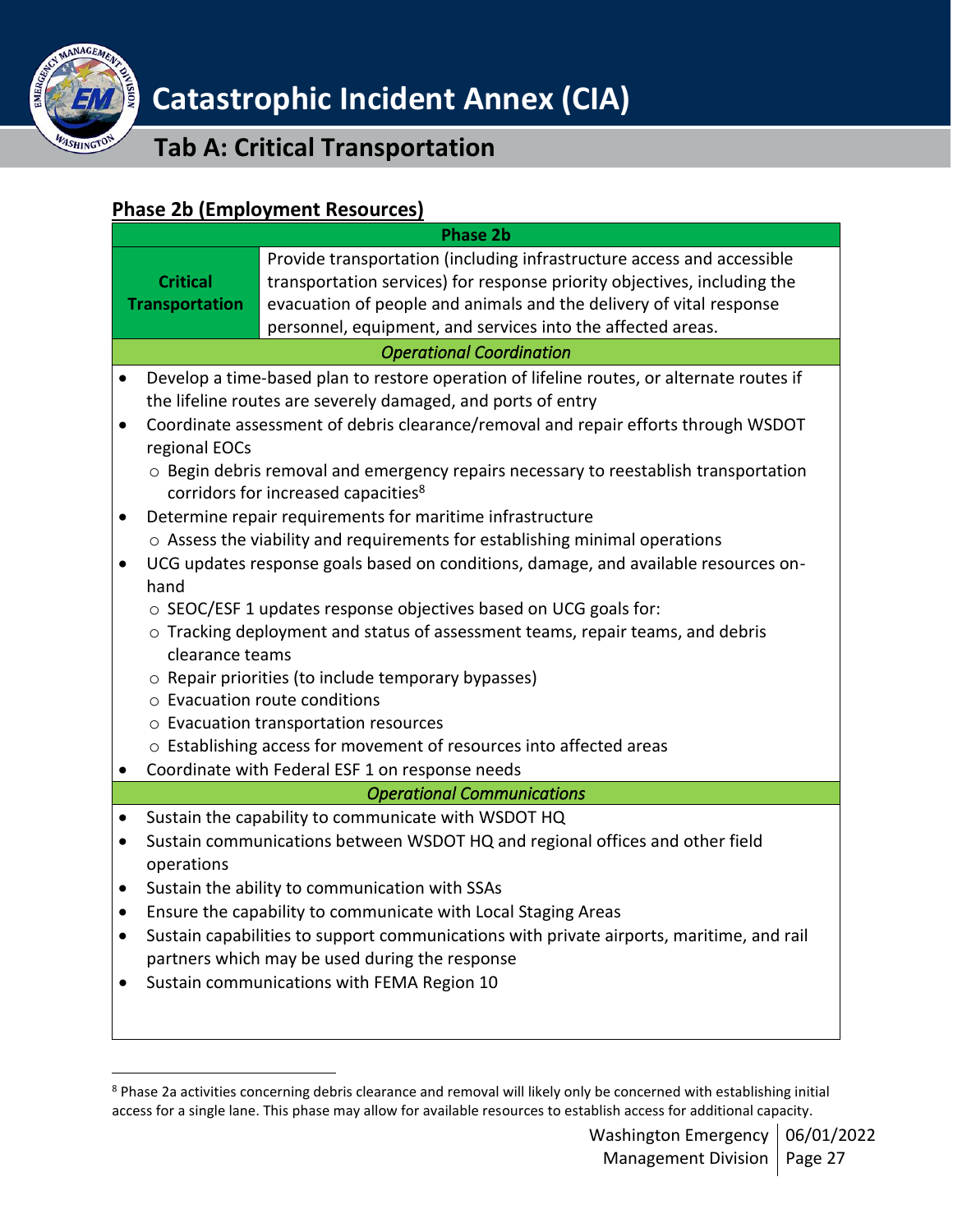

### **Tab A: Critical Transportation**

#### *Logistics and Supply Chain Management*

- Support resource requests for transportation resources
- Identify external resources that can support response objectives
- Track mutual aid and federal resources employed by the state
- Identify barriers for the movement of resources
- Identify alternative methods for the movement for resources

#### *Situational Assessment*

- Maintain map of impacted state routes (roadways and bridges) in the GIS Priority Routes layer
- Assess if available priority routes are connecting staging areas, points of distribution, points of entry, hospitals, and emergency services including police and fire.
- Identify areas that are inaccessible or cut-off due to damaged state routes
- Determine impacts status of Transportation Community Lifeline  $\circ$  Identify if response conditions are improving or worsening
- Assist in the assessments of non-priorities routes

### <span id="page-27-0"></span>**Phase 2c (Transition to Recovery)**

|                                                                                     | Phase 2c                                                                                                                                                                                                                                                                                 |  |  |  |
|-------------------------------------------------------------------------------------|------------------------------------------------------------------------------------------------------------------------------------------------------------------------------------------------------------------------------------------------------------------------------------------|--|--|--|
| <b>Critical</b><br><b>Transportation</b>                                            | Provide transportation (including infrastructure access and accessible<br>transportation services) for response priority objectives, including the<br>evacuation of people and animals and the delivery of vital response<br>personnel, equipment, and services into the affected areas. |  |  |  |
|                                                                                     | <b>Operational Coordination</b>                                                                                                                                                                                                                                                          |  |  |  |
|                                                                                     | Transition response activities from ESFs to RSFs                                                                                                                                                                                                                                         |  |  |  |
| Transition response from the CIA to WRF<br>$\bullet$                                |                                                                                                                                                                                                                                                                                          |  |  |  |
| <b>Operational Communications</b>                                                   |                                                                                                                                                                                                                                                                                          |  |  |  |
| Ensure the capabilities to communicate with recovery personnel and field operations |                                                                                                                                                                                                                                                                                          |  |  |  |
| <b>Logistics and Supply Chain Management</b>                                        |                                                                                                                                                                                                                                                                                          |  |  |  |
| Demobilize resources as they are no longer required<br>$\bullet$                    |                                                                                                                                                                                                                                                                                          |  |  |  |
| Close out State Staging Areas                                                       |                                                                                                                                                                                                                                                                                          |  |  |  |
|                                                                                     | <b>Situational Assessment</b>                                                                                                                                                                                                                                                            |  |  |  |

• Maintain reporting statuses of lifelines until all lifelines are stabilized